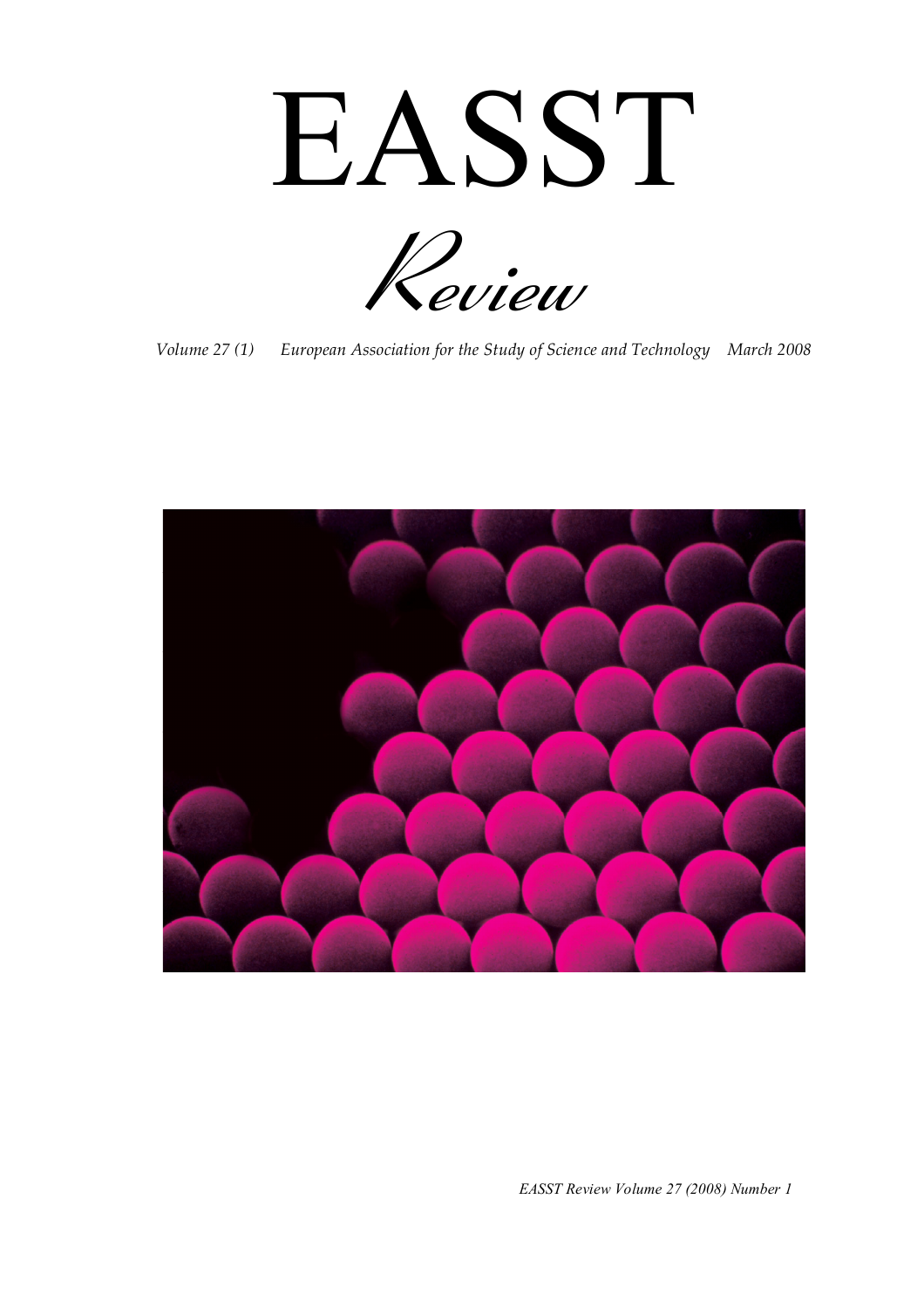*Editor: Ann Rudinow Saetnan Deputy Editor: Richard Rogers Tel:(+47) 73 59 17 86 (Saetnan) (+31) 20 525 3352 (Rogers) email:annrs@svt.ntnu.no rogers@easst.net Membership queries: admin@easst.net EASST Review on the Web: http://www.easst.net* 

*Contributing Editors: Andrew Jamison (University of Aalborg) Harald Rohracher (Graz) Paul Wouters (Virtual Knowledge Studio, Royal Academy of Sciences, Netherlands)* 

*Council of the European Association for the Study of Science and Technology: Marc Audetat (University of Lausanne) Conor Douglas, student member (University of York) Christine Hine, President (University of Surrey) (c.hine@surrey.ac.uk) Reiner Grundmann (Aston University) Erika Mattila (London School of Economics and Political Science) Jessica Mesman (University of Maastricht) Tiago Moreira (Durham University) Fred Steward (Brunel University) Ragna Zeiss (Free University, Amsterdam) Michael Lynch (President of the Society for Social Studies of Science, ex-officio)* 

*EASST's Institutional Members: Academy of Finland CSISP/Sociology Dept, Goldsmiths College Ecole des Mines, Paris Europäische Akademie, Bad Neuenahr-Ahrweiler Institute for Policy and Practice, University of Newcastle Inter-University Research Center for Technology,Work and Culture, Graz James Martin Institute for Science and Civilization, University of Oxford Linköping University* 

*Norwegian Institute for Studies in Research of Higher Education Science Museum, London University of Bielefeld University of Edinburgh University of Gothenburg University of Maastricht University of Manchester University of Surrey University of Sussex University of York VTT Group for Technology Studies, Finland Wellcome Trust* 

*EASST Review (ISSN 1384-5160) is published quarterly, in March, June, September and December. The Association's journal was called the EASST Newsletter through 1994.* 

*Subscription: Individual membership fee: EUR 35 annual. Reduced two- and three-year membership available. Students and citizens of East European countries pay reduced rates on applicaton EUR 20. Library rate is EUR 35.* 

*Please note that subscriptions can also be made through the EASST website.* 

*Member benefits: Travel stipends for Ph.D. students, young scholars and researchers from developing countries are available. Reduced registration rates for EASST events apply.* 

*EASST's Past Presidents: Sally Wyatt, 2000-2004; Rob Hagendijk, 1997-2000; Aant Elzinga, 1991-1997; Stuart Blume, 1987-1991; John Ziman, 1983-1986;Peter Weingart, 1982.* 

*EASST Review's Past Editors: Chunglin Kwa, 1991 – 2006; Arie Rip, 1982- 1991; Georg Kamphausen, 1982.* 

*cover illustration: "Monodisperse particles" aka "Ugelstad spheres". Source: NTNU/Dept. of Chemical Engineering*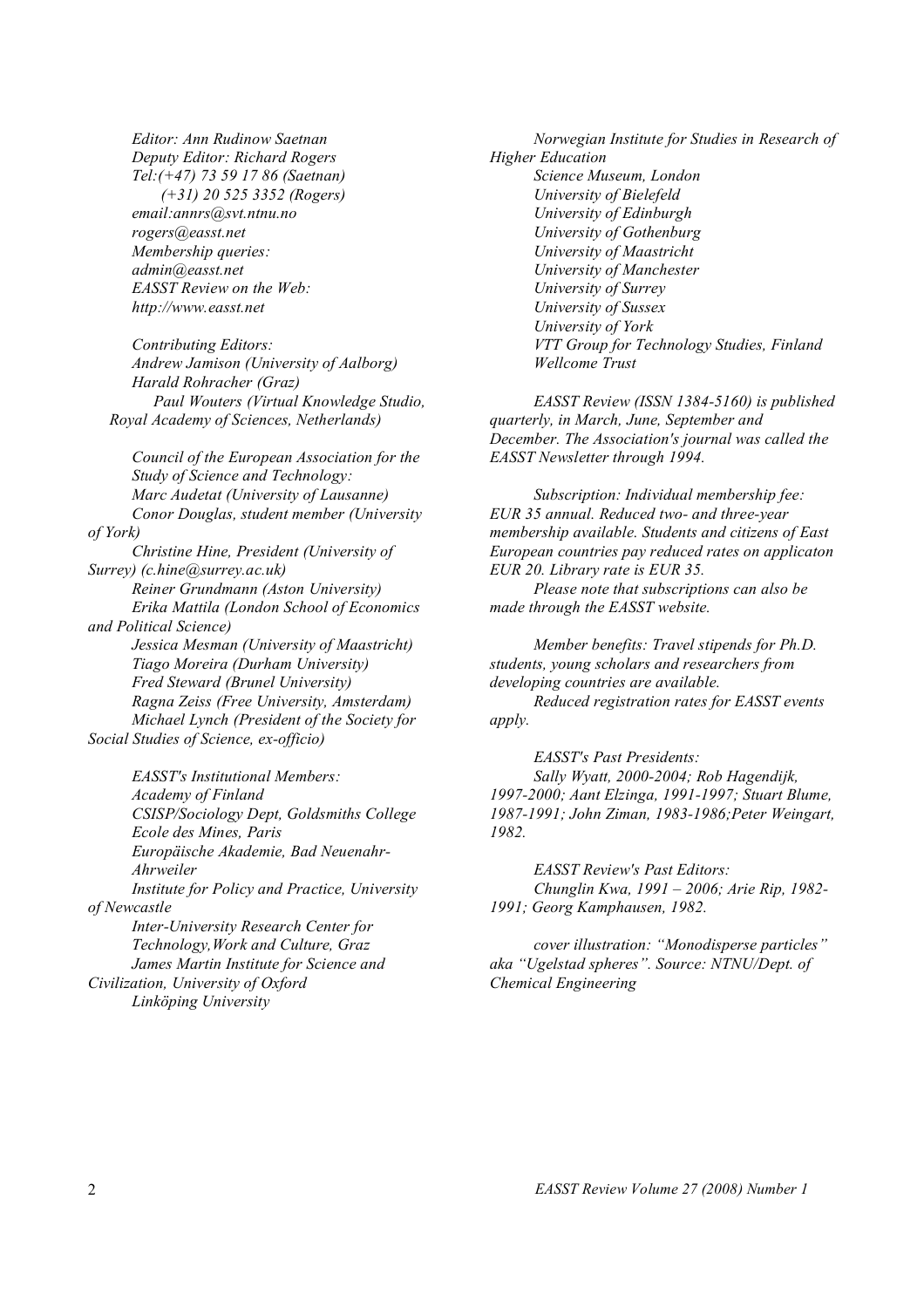## Maintaining Scientific Communities *Editorial*

by Ann R. Sætnan

EASST maintains the Review as a means of maintaining EASST as an academic community between conferences. But there are limits to how well a modest journal can do that job. I can't complain that the journal is hampered in this by a non-responsive readership. We get just enough contributions to fill the issues we're scheduled to produce. And just the types of contributions we're intended to accommodate – book reviews, academic event reviews, commentary about trends in the field, presentations of recent dissertations, and occasionally a research article. So far, I have hardly had to make any efforts to recruit these pieces. No, we don't get many responses directed back through the Review. After all, with three or four issues a year, this is hardly the kind of fast-paced communications medium that can maintain a tennis match-paced discussion. But I don't doubt that the Review gets read, and hopefully authors who are looking for responses from the readers hear back from them directly. In other words, the Review is probably doing its job as well as a quarterly journal can be expected to do. The question then is, "Do we have to remain merely a quarterly journal?"

I'd like to maintain the Review as a quarterly journal. For now, I'd also like it to remain a journal comprised of types of communications less likely to find a welcome home in journals focused on research articles. But why not, at the same time, add faster-paced discussions by adding some Internet functionality?

After months of thought, preparation, and debugging – yet still begging your patience with any bugs yet to be discovered – I am pleased to announce the official opening of EASST Review Forums. Paid up EASST members are welcome to sign on and join in at:

#### **http://www1.svt.ntnu.no/forum/easst/**

Many of you will be familiar with discussion forums on other topics, but this one will have a few atypical characteristics. Others may not have participated in on-line forums before. So allow me to point out some of our new forums' features:

EASST Review Forums will be limited to EASST members, at least for now. Others may read, but only EASST members may post. Consider active forum access a privilege of membership. With more tahn 600 members, we should nevertheless be able to achieve a lively level of discussions, at least as lively as I will be able to

keep up with as (so far) sole moderator. One consequence of this decision is that there will be some time lag between signing up for forum membership and being confirmed as a member and allowed to post on the forum. When you sign up, and email is automatically sent to me. I check the membership list and then confirm your forum membership. Until I have clicked the confirm button, you will be able to read the forum but not post there.

As moderator, it will also be my duty to keep the forums on topic, tidily searchable, and civil. I request that, unlike most forums where members protect their anonymity behind an alias, members appear here as they do at annual meetings, wearing their full name on their tag. You may, however, keep your email address hidden. This helps protect against spreading your address to spammers, while forum members can still send you personal messages via the forum web site without using your email address. I also request that you maintain a civil tone. The friendliness of EASST conferences is one of our most appealing features as a community. Sure, we study fascinating topics. But new members stay with us in preference to other equally fascinating conferences because we are so welcoming and have such constructive discussions, lively and critical but not offensive or meanminded. So let's keep it that way.

Eventually, spammers and hecklers will probably find their way onto the forum. It is my job as moderator to delete such posts. Other on-line forums I know have an "alert button" on every post. If you find a post offensive ("spam" or "flaming" or otherwise inappropriate), you click on the button and a message is sent to the moderators. Unfortunately, the software we're using as of now (free and open source software, by the way) does not have an alarm button feature. Instead, you will have to email me. Let's hope that is not often necessary. I will also try to check the forums daily, skimming through new posts as part of that visit.

EASST Review Forums will consist of two main sections. The first section will have threads corresponding to the substantive pieces in EASST Review, issue by issue and article by article. Each such thread will have a "taster" paragraph from the published item and a URL link to the full text on the EASST web site. Similarly, readers of EASST Review on line on the EASST web site will be able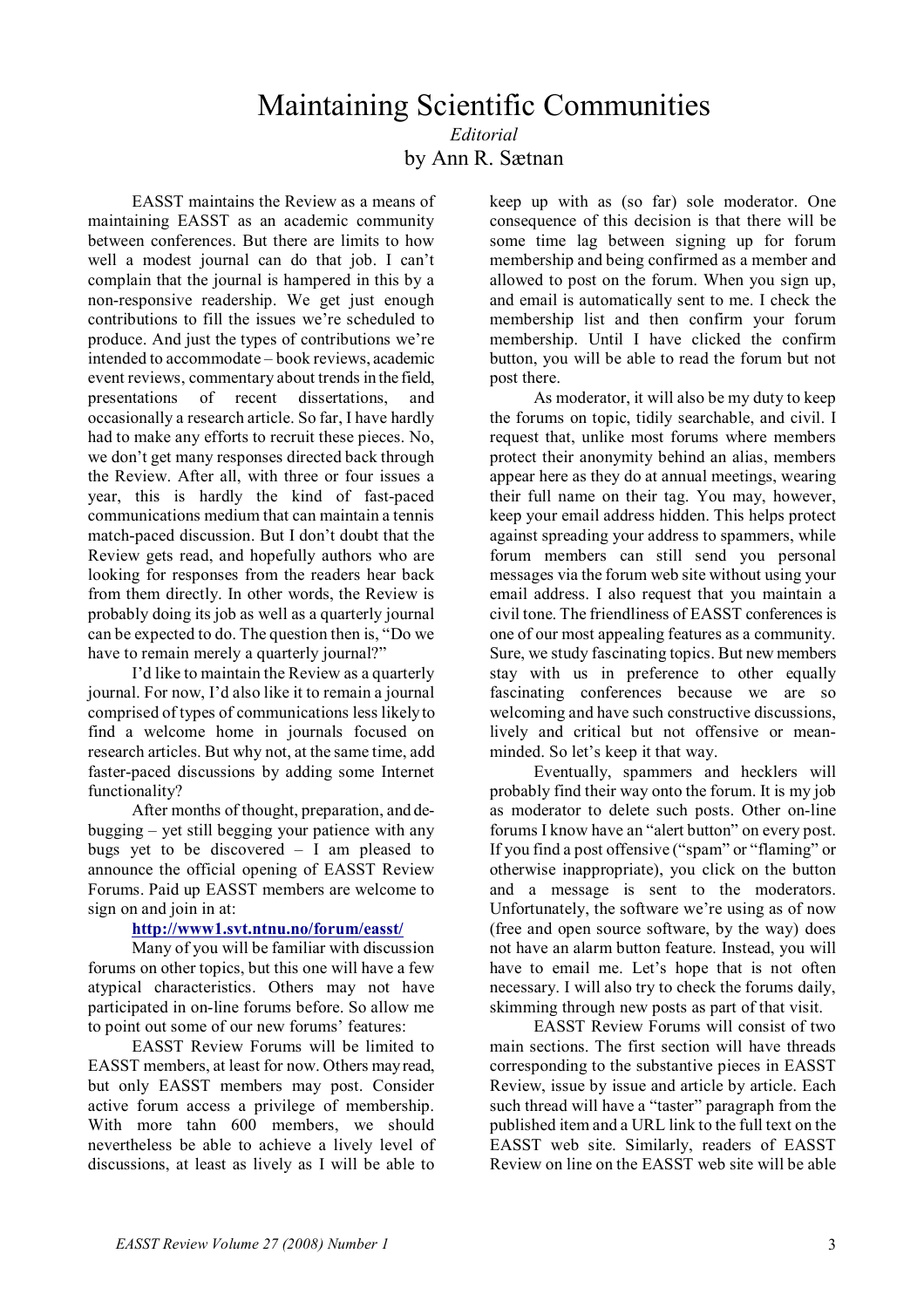to click their way to the corresponding discussion area at the forums. Come on over, explore, and add some comments.

The second section is open for members to start whatever threads they wish. Want to recruit reviewers for your latest book? Or want to announce yourself as a willing book reviewer? I've started a thread for book and reviewer "match-making". Want to develop a session topic for an upcoming meeting? You can send out a mass-emailed call for papers; you can contact colleagues you already know; and/or, you can start a thread on EASST Review Forums. Or how about a student section where members can raise issues about students' working conditions and form cross-national student alliances? Maybe we could start a Game Room thread and put the cover illustration guessing game in there (This issue I've revealed the name of the object on last issue's cover, but a challenge remains: What can "monodisperse particles" be used for?). "Thread drifts" that wander off topic and become simply sociable? They're welcome too. Why not

open up EASST Virtual Café as a place for just such communications? As long as posts stay civil, your friendly moderator will leave them undisturbed … and maybe join in.

In time, perhaps EASST Review Forums may develop into an on-line, open review journal. But let's just take it one step at a time. Going fully reviewed would take a lot more planning and organizing, including negotiations with the fields' existing journals to find ways of co-existing or even collaborating. And it would take more than one unpaid, overworked, volunteer moderator. So for now, let's just see if EASST Review Forums can successfully supplement the existing Review format as our virtual meeting between meetings.

Want to discuss the forum plans? Go to: http://www1.svt.ntnu.no/forum/easst/viewtopic.php  $?t=34$ 

Meanwhile … expect another issue of EASST Review before Summer. We should be able to indlude glimpses of the August meeting program, hopefully in good time to remind you all to register.

### Fashion report from 4S Annual meeting in Montreal: The transgressing use of transparency. By Jon Hovland

In the future, every word will have its 15 months of fame. This year I suspected that famous word would have something to do with the prefix *trans-*. A quick search through the abstracts from the 4S annual meeting in Montreal revealed 497 instances of *trans\**. Transfer, transnational, transform, translate, transdiciplinary, transgression, transmission, transition and last but not least: Transparency.

Especially this latter caught my attention. Though not the most frequent in the abstracts (24 instances in 15 abstracts), definitely one of wide usage and rather beautiful effect: Transparency is good. Transparency is democratic. But nobody really says what it is; it is taken for granted. Big mistake. Transparency is something entirely different from visibility, and I will argue that the concept of transparency, its etymological meanings, its epistemic meanings and its practice in itself may be a useful analysis of governmentality. This is in other words not a science article, it is merely a sound suggestion, playing with words, something I think might work. I think 'transparency' is a word that carries in it many of the anomalies, disturbances and misleadings of neoliberal arts of governing, and in the following I will try to share this idea.

My initial thought, after realizing there was something suspect about the legitimizing effect of this notion of transparency, is that transparency should be thought of as a peep hole. Through the peep hole in your entrance door, you seem to see the hall outside. As we all know, that is not entirely true, we see a severely deformed, circular vision of the hallway. What we actually see, is the optic in the peep hole. That vision, the peep hole, is dependant on and transformed by the hall outside, just as the peep hole is transformed and depending on the hallway in a mechanical way. The hall is what makes it a peep hole, and it's only the peep hole we see.

The second thought was that if we do not know the other side of the door, the vision in the peep hole is all we know, which means that it becomes invisible. This is how H.G. Well's invisible man did his trick:

> *"You make the glass invisible by putting it into a liquid of nearly the same refractive index; a transparent thing becomes invisible if it is put in any medium of almost the same refractive index. And if*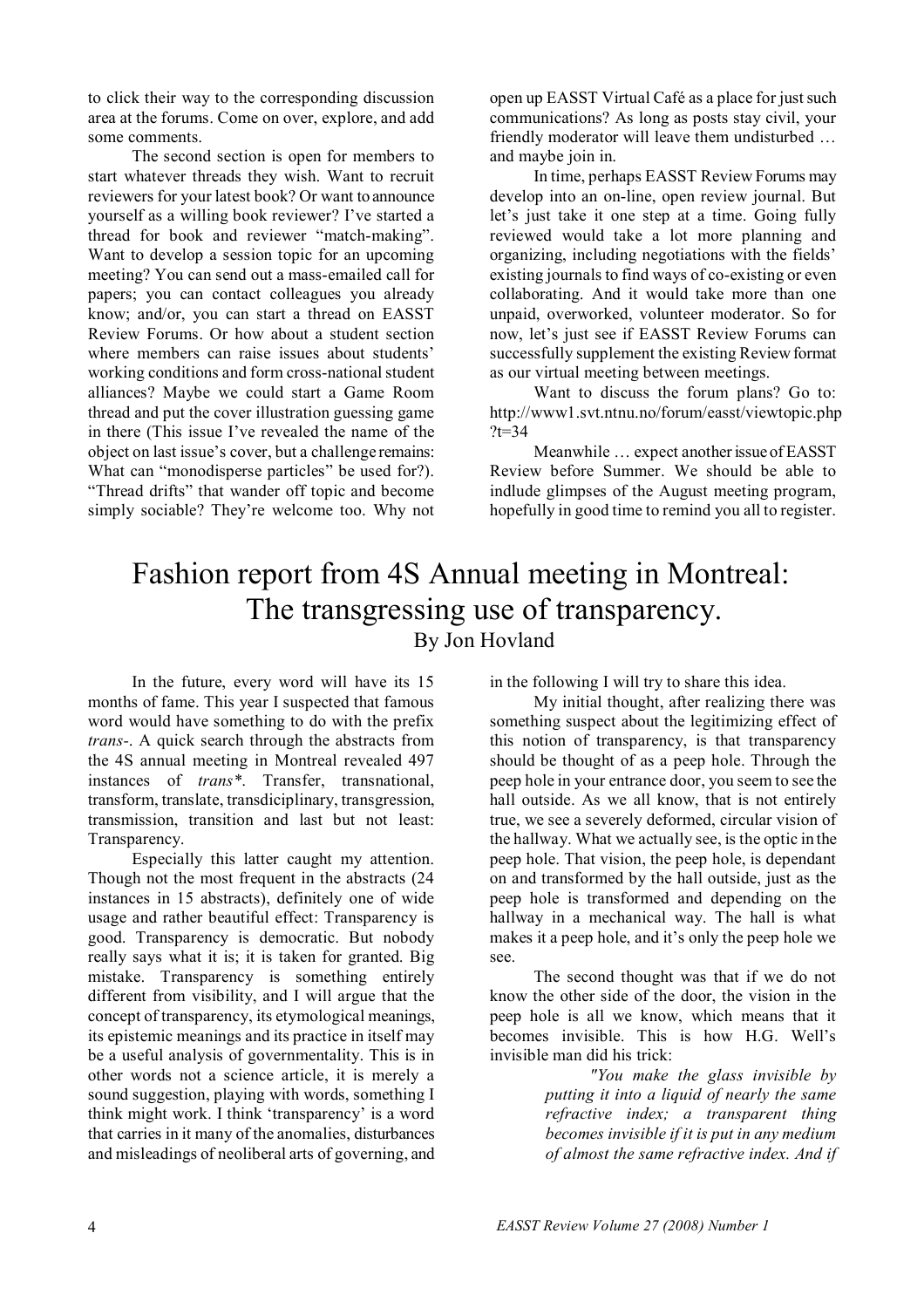*you will consider only a second, you will see also that the powder of glass might be made vanish in air, if its refractive index could be made the same as that of air, for then there would be no refraction or reflection as the light passed from glass to air."* 

*"Yes, yes," said Kemp. "But a man's not powdered glass!"* 

The invisible man, p. 65. H G Wells From these two ways of visualising transparency, we get a glimpse of why this thing works out so brilliantly in rhetoric. A mechanism possibly hiding in clear view, and the more it is observed as the same as its object, the more it becomes invisible. Hopefully, some ideas start popping up now, but the more we dig into this word in itself, the more we find. So allow me to do a tour of etymology first.

Trans-, as a general prefix is loaded with vagueness and contradiction, which follows from its etymology: The Latin origin is translated as either "across", "beyond" or "on the opposite side [of]". It is probably more accurate to define the prefix as the opposite of *cis,* meaning "on the same side [of]".

Webster's Comprehensive Dictionary provides the following four meanings in contemporary use:

1. Across, beyond, through, on the other side of.

2. Through and through, completely changing.

3. Surpassing, transcending, beyond

4. Transversely, being across

Meanings and things are lost and paraphrased in trans-lation, but in this case the ambiguity was there from before: The word does not have a direction, it is referring to the other side, but does not tell us whether it is about something on the other side (*trans mare esse*) or something lying on the boundary to the other side or something moving across to the other side (*trans mare asportare*).

*-parency* is probably even more fun. This is derived from the present participle of *pareo* which literally means displaying (for the eye). But this is loaded with double meanings: It means (a) serving, following (b) obeying (c) being subject to (d) taking into account, being guided by (e) being clear, impersonal, proved. Of course, this is the same word from which we trace parenting. As we see, there is a little insight in the multiple meanings: Making oneself visible, is to make oneself subject to and take into account, sometimes it is even to obey.

Now, if we turn to the word transparency in itself, things are somewhat simplified. If we look at Webster's definition of transparency, it is simply the passing of light with clear view of objects beyond. It reflects simplicity, clearness. Figuratively: easy to understand, hence without guile. Frank. As opposed to something translucent, that allows the passage of light, but without clear view of shape and colour.

All of this brings back the thought of the peep hole. It gives a clear view of shape and colour, but it's a matter of interpretation if what we find ourselves regarding is across, is beyond, is transverse, or is on the other side. In any case, it is reflective of something on the other side, and it is not misleading, in that the reflection is automatic, optical or mechanical. Still, we do not see the hallway. It is still on the other side.

Still I'm of course only playing with words. I promised to look at the social meanings of this word, and I'll do it the real easy way: For once I'll look to Wikipedia for an overview of practical usages of this concept.

First, from philosophy: Transparency is a property of epistemic states defined as follows: An epistemic state E is *weakly transparent* to a subject S if and only if when S is in state E, S can know that S is in state E; An epistemic state E is *strongly transparent* to a subject S if and only if when S is in state E, S can know that S is in state E, AND when S is not in state E, S can know S is not in state E. Pain is usually considered to be strongly transparent: when someone is in pain, he knows immediately that he is in pain, and if he is not in pain, he will know he is not.

In economy: A market is transparent if much is known about (a) what products, services or capital assets are available, (b) what price and (c) where. This is regarded as important, as it is one of the theoretical conditions required for a free market to be efficient. This can also result in the removal of service chains and middlemen.

This is seen as a branch of the usage in humanities: The implication of openness, communication and accountability. It is described as a metaphorical extension of the meaning used in the physical sciences: a "transparent" object is one that can be seen through. Transparency is introduced as a means of holding public officials accountable and fighting corruption.

The succession of these descriptions and usages is not coincidental, because there is a flow of meaning here. Moving from its etymology of uncertain direction and status, it turns in philosophy into an epistemic state in which you know or know not (however, you do not necessarily know whether the dichotomy is the proper one). In economy it is not only an epistemic state, it is a state with a value, it is a precondition for a free market. In what is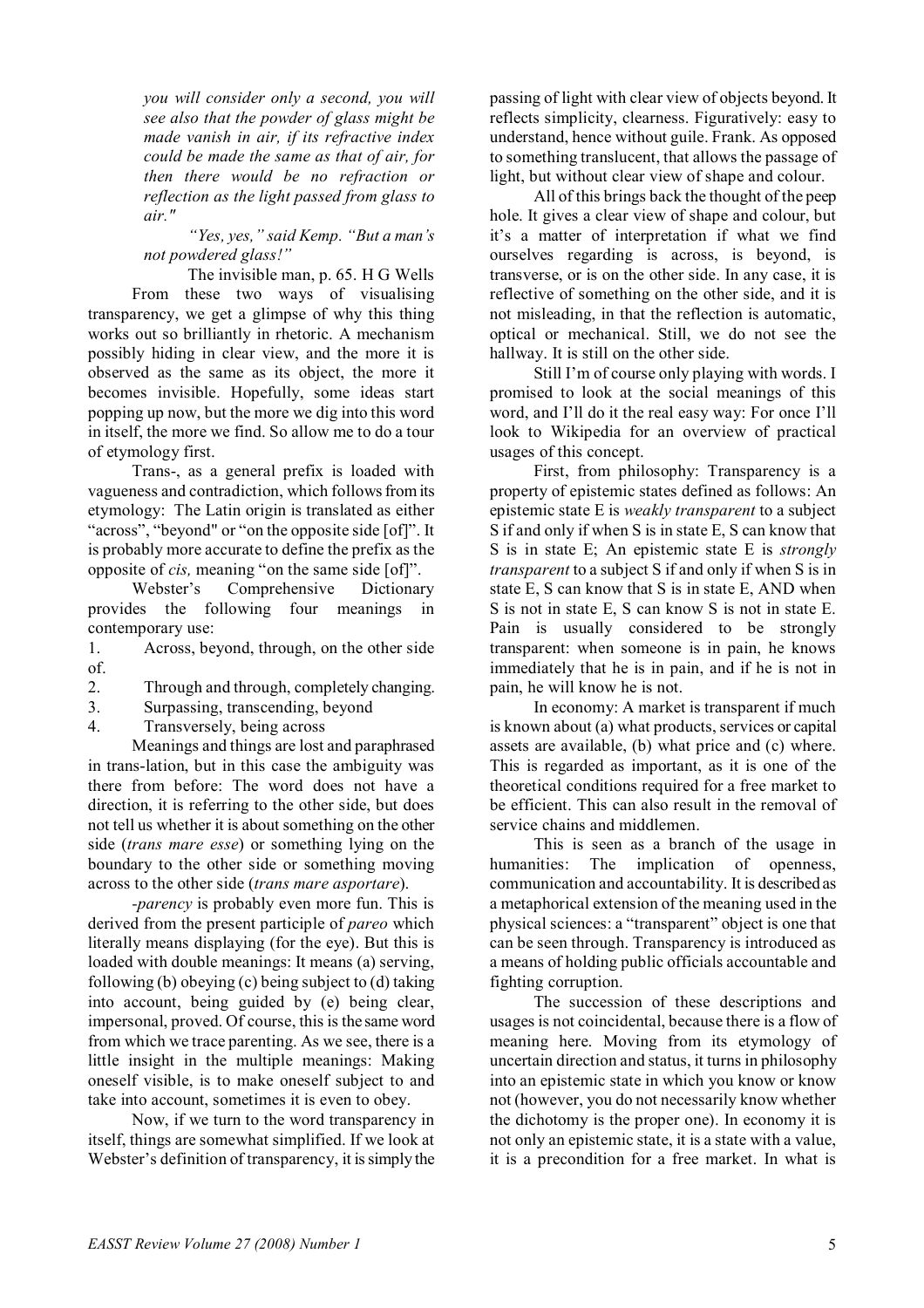broadly labelled humanities, it is described even as a normative feature. This is probably also the kind of use we often find again in STS abstracts. One small step for writers, a giant leap for a word.

So isn't it okay to define it the way we want to? No, not if we trace our way back. A normative feature has been added to something that is merely a state. This state is defined through the ambiguous description of something on the other side or across making (itself) visible. Who makes visible? Who takes into account? Who is made subject, what makes subjects subject? We do not know.

Where I'm heading is that whenever there is a rhetoric of transparency, there might be sound reasons to look for governmentality. Usually, it seems to reflect processes of auditing, accounting and testing that provides clear and indubitable results for all to see. However, as with the peep hole, we can argue that it is only the accounting we see. We do not see the organization or phenomenon or whatever it is we wish to reveal. Hopefully, what is seen in the accounting is dependant on the reality of the organization in a more or less mechanical way, but is still on the other side. We see only the peep hole.

Turning this around, many organizations will have a need for objective information about their own enterprise, searching out waste and corruption. This is very much comparable to walking around the inside door and having a look in the peep hole to see what is there. It can be quite useful. And then, to take the picture even further, the really cautious person wouldn't be happy only knowing what is to be seen, but to find what is not seen: Are there any corners where bogeymen could hide from my peep hole?

I'll draw a conclusion before this imagi(ni)ng gets ut of hand. Transparency means more than fighting corruption. It also means making someone subject. Furthermore, the notion in itself is without agency, and so it hides agency, leaving it for us to find. Finally, and conveniently, the etymology of the word serves as a wonderful source of imaging, illustration and fabulation.

To discuss this article, go to http://www1.svt.ntnu.no/forum/easst/viewtopic.php  $?t=31$ 

### Paths of Developing Complex Technologies: Insights from Different Industries. by Knut Lange

September 17-18, 2007, Clubhaus of the Freie Universität Berlin 14163 Berlin-Dahlem, Goethestr. 49

Sponsored by the Volkswagen Foundation

#### **Report on the workshop at the Free University of Berlin, September 17-18, 2007.**

The concept of path dependency and the associated notion of path creation are attracting more and more researchers across different fields of study. This is particularly true regarding the analysis of developing complex technologies. Against this background, Jörg Sydow (Free University of Berlin) and Arnold Windeler (Berlin University of Technology) invited researchers to a workshop to look for a comparison of concepts that help us to understand processes of developing complex technology and to compare empirical results on these very processes across different industries. This

workshop was planned together with Raghu Garud (Pennsylvania State University), Peter Karnoe (Copenhagen Business School) and Arie Rip (University of Twente), around the research project "Path Creating Networks: Innovating Next Generation Lithography in Germany and the U.S." that is sponsored by the Volkswagen Foundation. The workshop was divided into three sessions and concluded with a discussion reflecting on the central conceptual issues and empirical questions of the workshop.

Arnold Windeler made his introductory statements on concepts of paths, the theory of path dependence, and the understanding of path creation, and outlined some general questions research on paths is facing. In particular, he stressed the necessity for clarity on the concept of path used in path research and on the understanding of how paths are constituted in time-space. Jörg Sydow then took over and presented a list of ten industry properties to focus on, including, for instance, actor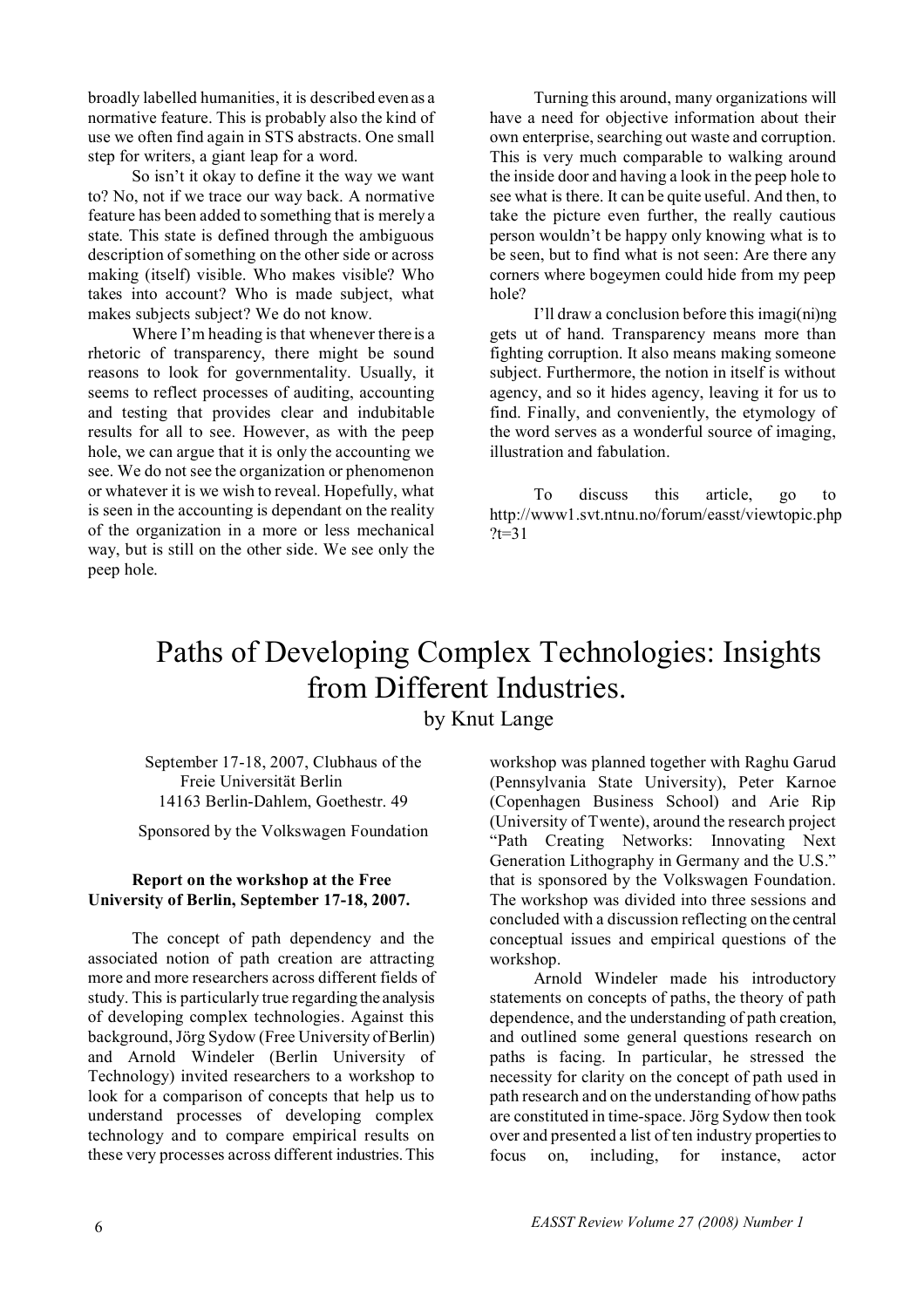constellations and value chains in the industry, the role of interorganizational networks as a form of innovation governance, emergent versus mature industries, the role of technological path dependencies, and emergent versus mindful path constitution.

The first session was chaired by Arie Rip and focused to a large extent on nanotechnology. All presenters stressed that nanotechnology is a domain that lacks coherence. Krsto Pandza (Leeds University) reported on an empirical study of three organizations in the context of nanotechnology and attempted to conceptualize the innovation dynamics in these firms through characteristic knowledge structures. After this, Arie Rip and Douglas Robinson (University of Twente) presented a paper about the multi-emergence and stabilisation of paths of nanotechnology in different industries/sectors. Conceptually, they conceived the emergence of paths as the outcomes of evolving socio-technical entanglements, which become aligned across levels. Furthermore, they stressed the need to enlarge the notion of industry structure and include different kinds of societal actors, since they play an important role in the shaping of paths. In addition, they specified several mechanisms of entanglement. In the discussion, the concept of entanglement caused some controversy regarding its usefulness and its relation to path creation. In the third presentation on nanotechnology, Tyler Wry (University of Alberta) examined the sources of intellectual property development in the carbon nanotube (CNT) field – one of the most developed areas of nanotechnology. He demonstrated that CNT patent creation is shaped importantly by patent categories and their position in the overall knowledge structure of the carbon nanotube field. However, the process by which patent categories are created and what they mean in consequence remained unclear and there were several suggestions to explore patent-related processes with qualitative research as well. Finally, Ulrich Dolata (University of Bremen) introduced an analytic framework for studying and explaining technology-driven sectoral change and applied this to the pharmaceutical and the automobile industry, among others. The concept was based on the two interrelated influencing factors of the transformative capacity of new technologies and their sectoral adaptability; their interplay leads to distinguishable modes of transformation. A low sectoral adaptability can lead to lock-ins and path dependence, as happened in the case of the German pharmaceutical industry, which refused to consider research in biotechnology for a long time. In the discussion, the concept of sectoral adaptability was

questioned as being too passive, ignoring the creativity of actors. In addition, the integration of power into the framework was suggested.

The second session was chaired by Knut Lange (Free University of Berlin) and included two presentations. Andrew Nelson (Stanford University) analyzed the diffusion of university- versus firmorigin innovations for biotechnology and digitalaudio. He came to the conclusion that a technology's organizational origin alone offers little insight into institutionally-conditioned diffusion processes. He argued that interpersonal networks are the critical structures that enable the diffusion of knowledge and that personal connections shape how individual researchers in each organizational context respond to the competing demands of public science and private science. In the discussion, several participants, though acknowledging the decreasing importance of the distinction between public and private research, questioned the assumption that the organizational background does not matter per se, since the prestige of a university is most likely to influence the access to interpersonal networks, for example. Subsequently, Peter Karnoe demonstrated for wind energy and the Danish energy system how different types of non-coordinated action led to the unlocking of a locked-in techno-economic regime and its associated market architectures from a path creation perspective. A key issue in the discussion was which mechanisms connect initially noncoordinated actors. Furthermore, the point was raised that a combination of external and internal attacks on a locked-in techno-economic regime could have the best chances of success.

The third session was chaired by Guido Möllering (Max Planck Institute for the Study of Societies, Cologne) and focused on the semiconductor industry. First, Dimitris Assimakopoulos (Grenoble Ecole de Management and LINC Lab) used social network analysis for the study of inter-personal networked innovation in new product development in a large multi-national semiconductor company. Workshop participants suggested complementing the data with qualitative interviews and a longitudinal analysis in order to explore path dependencies. Second, Cornelius Schubert (Berlin University of Technology), Arnold Windeler and Jörg Sydow analysed the product specifics and industry particularities in the field of semiconductor manufacturing technology, their effect on managing technological paths and how the management of this process in turn influences the development of the products and the industry. Key issues in the discussion were how to capture and measure momentum and irreversibility as well as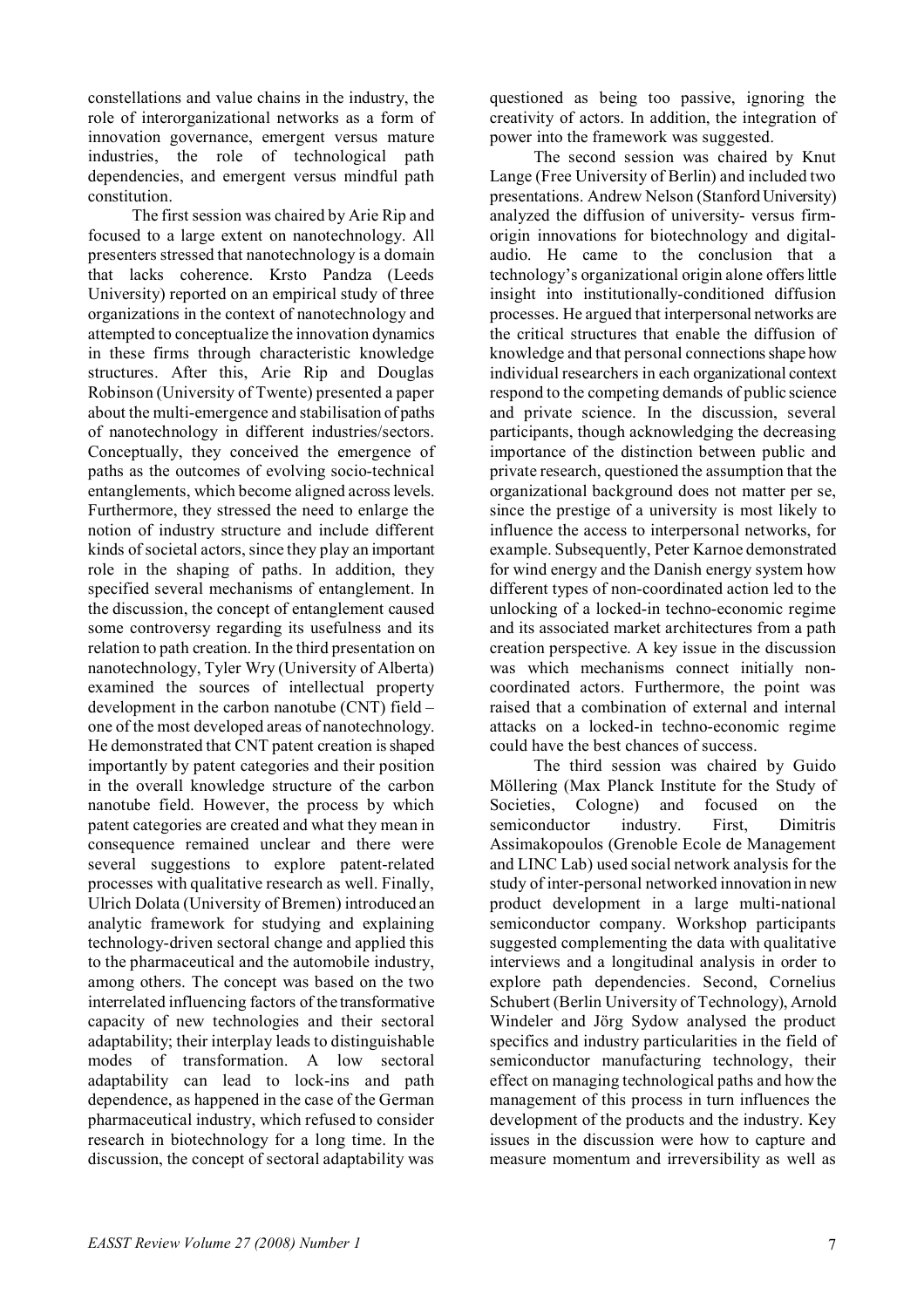the difference between path constitution and institutionalisation. Finally, Markus Türtscher (University of St. Gallen) and Raghu Garud explored the processes associated with the emergence of an architecture for an extremely complex technological system and thereby focused on the early phase of design. They showed the emergence of technological and organizational paths as different groups and technologies involved in the process interacted with one another.

The workshop ended with a general discussion on technological innovation in different industries, with Raghu Garud as a discussant. He started the session with the following questions: What is a path? Is there any value in using the term path? What is the relationship between path dependence and path creation? What do we do with all these idiosyncratic cases? How should we generalize? Answers to the questions were that by contrast to the notion of network, for example, which is static, the notion of a path has the advantage that it has a temporal dimension and implications of agency. Since networks bring individuals and collectives together, which is almost always a precondition of any path creation, an integration of path and network was suggested. One proposed conception of a path was a specific kind of order producing processes. Furthermore, two concepts of paths were juxtaposed: a 'realistic' view and a social-constructionist view. A further

comment was that path creation is an oxymoron, because it generates contradiction: how can there be a path if it is being created? What is more, the question was raised whether path creation is only useful in hindsight, in real time, or if it is a concept for future projections and anticipative coordination. In addition, several concepts that are useful in relation to paths were debated, including time, entanglements and the process by which things become intertwined, reflexivity and mindfulness, anticipatory coordination, technological communities or structuration, as well as useful approaches such as narratives, social networks and actor-network theory, and structuration theory. Finally, workshop participants agreed on the necessity to highlight the ambivalence of technological paths, pointing to threats as well as opportunities, and raised further points for future research such as which different kinds of paths exist, what kinds of implications they have, and how to create "better" paths.

**For more information on research on path dependency and path creation please visit**  www.pfadkolleg.de **and** www.network-research.net.

To discuss this article go to http://www1.svt.ntnu.no/forum/easst/viewtopic.  $php$ ?t=33

## Recent dissertation: The politics of innovation in public transport. Issues, settings and displacements By Roel Nahuis

Roel Nahuis, dissertation, March 2007 at Utrecht University, Copernicus Institute for Sustainable Development and Innovation, ISBN: 978-90-6809-398-8.

The politics of innovation is one of displacements. Debates and decision-making about controversial aspects of new technology typically displace between different settings for decisionmaking, like design departments, negotiation structures, sites for demonstration of innovative technology, forums for debate, political institutions, protest actions, etc. Relatively small decisions only accumulate into mature plans and solid matter after a sequence of displacements.

'The politics of innovation in public

transport' investigates the conditions and consequences of this phenomenon in detail. The book builds on characterisations of technological innovation as a political process – the interactions, power distribution, negotiations, and contingencies at work in technological innovation processes – and delves into the normative consequences of this characterisation. It develops a conceptual framework centred on the notion of 'displacement' in order to gain understanding in both the dynamics of displacements and the way such displacements contribute to the democratic quality of the politics of innovation.

The book reviews relevant STS literature about technology, politics and democracy and invites the reader to take a performative perspective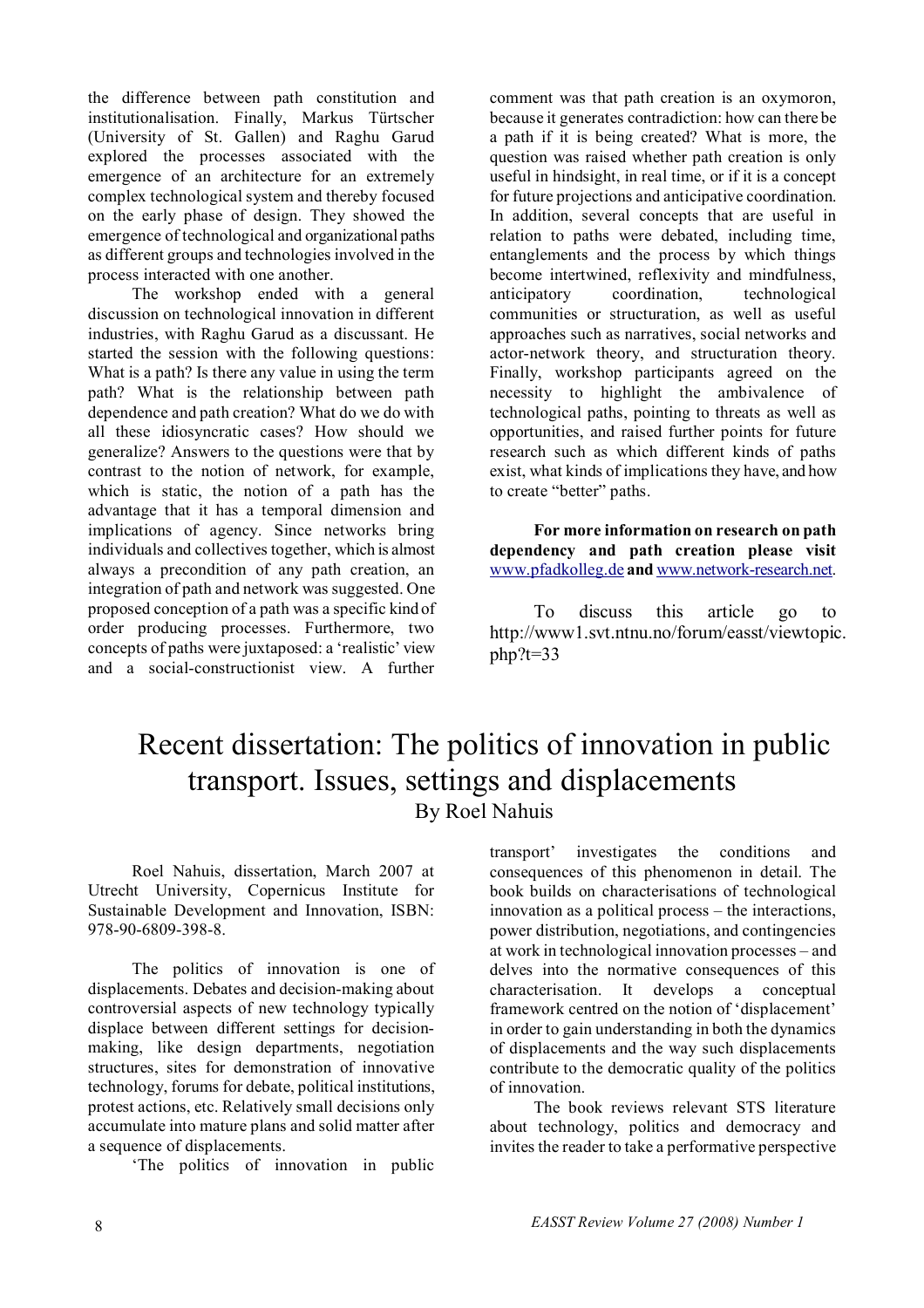on the politics of innovation. In accordance with translation theory it defines techno-political issues as the clash between action and antiprograms. From a performative perspective these issues do not appear as free-floating entities, but as situated and contextualised ones. The contexts of clashes are referred to as 'settings'. Because settings are conceived as inevitably biasing the politics of innovation, displacements are appreciated for their potential to overcome such biases. If settings bias the political performance, then such biases can only be neutralised by displacing issues to differently biased settings. Displacements thus potentially contribute to techno-political democracy and creativity. They, for example, allow for the invitation of other stakeholders, for new opportunities for action, for new perspectives, for new solutions, for the persuasion of a broader audience, etc. Displacements can, however, also contribute to power centralisation and perverse technological effects if certain voices are systematically excluded. Especially in the latter case is the question of democracy is very pressing.

The conceptual framework links the notions of issues, settings and displacements to each other and to a conception of democratic quality. The framework is applied in three case studies from the field of public transport in the Netherlands, because decision-making is such cases has begged for democratic legitimacy ever since national and regional governments got involved in issues like market regulation, (inter)regional coordination, infrastructural requirements, accessibility, and connectedness of regions, notwithstanding recent attempts to get rid of some of these putatively private or market responsibilities. Public transport is therefore an interesting empirical field to theorise the democratic implications of displacements.

In all cases the public interest is at stake, including ideas about what the 'public interest' actually entails. The first case study, about the introduction of self-service in the Amsterdam trams (1965-1973), analyses the substitution of a system in which conductors sold and inspected tickets with a system in which passengers ought to buy tickets from ticket vending machines and stamp them in stamping machines within the tram. This study focuses on the notion of 'issues'. The second case, the introduction of a flexible public transport system in and around Hoogeveen between 1999 and 2004, is characterized by the large variety of settings where decision-making took place. Therefore, this case is of particular interest for the exploration of the notion of 'settings' from a performative perspective. The third case is the introduction of

High-quality Public Transport (HOV) in Utrecht between 1990 and 1999, an innovation that has been debated during more than two decades. Because of recurring debates about the legitimacy of the decision-making process related to the putative exclusion of certain stakeholders, this case is of key interest for the study of the effects of displacements on democratic quality.

While the theoretical focus shifts from case study to case study the viability of the conceptual framework is gradually demonstrated. Yet, despite these different foci the question about the relation between displacements and democratic quality remains in the centre of analysis. Among other things, the studies show that governmental bodies play a pivotal part in each case, though hardly ever an uncontested one. Displacements appear to be orchestrated either to articulate or to silence such contestation.

The most important results are, however, on a theoretical level. The studies reveal a typology of displacements, which appears to cover all displacements observed in the case studies. This typology distinguishes between five types:

> • Delegation – the realisation of an action program on the base of a broadly supported mandate.

> • Articulation – the public demonstration against (part of) an action program.

> • Politicisation – the discussion of controversial parts of an action program in its wider context.

> • Authorisation – the solution for a conflict on the base of acknowledged authority.

> $\bullet$  (Partial) depoliticisation – the bracketing and disappearance of antiprograms.

The studies show how these types of displacements are related and in what configuration they enhance or deteriorate democratic quality. Especially articulation and politicisation appear to assure a broad debate about controversial issues, while delegation is a necessary condition for decisions to take effect. When consensual decisions are not within reach, authorisation is yet another way of decision-making on the base of acknowledged claims and interests. Depoliticisation, finally, tends to be a continuous threat for democratic decision-making.

'The politics of innovation in public transport' addresses a subject of high societal relevance in a conceptually creative way. One of its main contributions to the literature is that it shows how democracy, especially in relation to innovation processes, is a distributed phenomenon that is not easily captured with concepts and theories from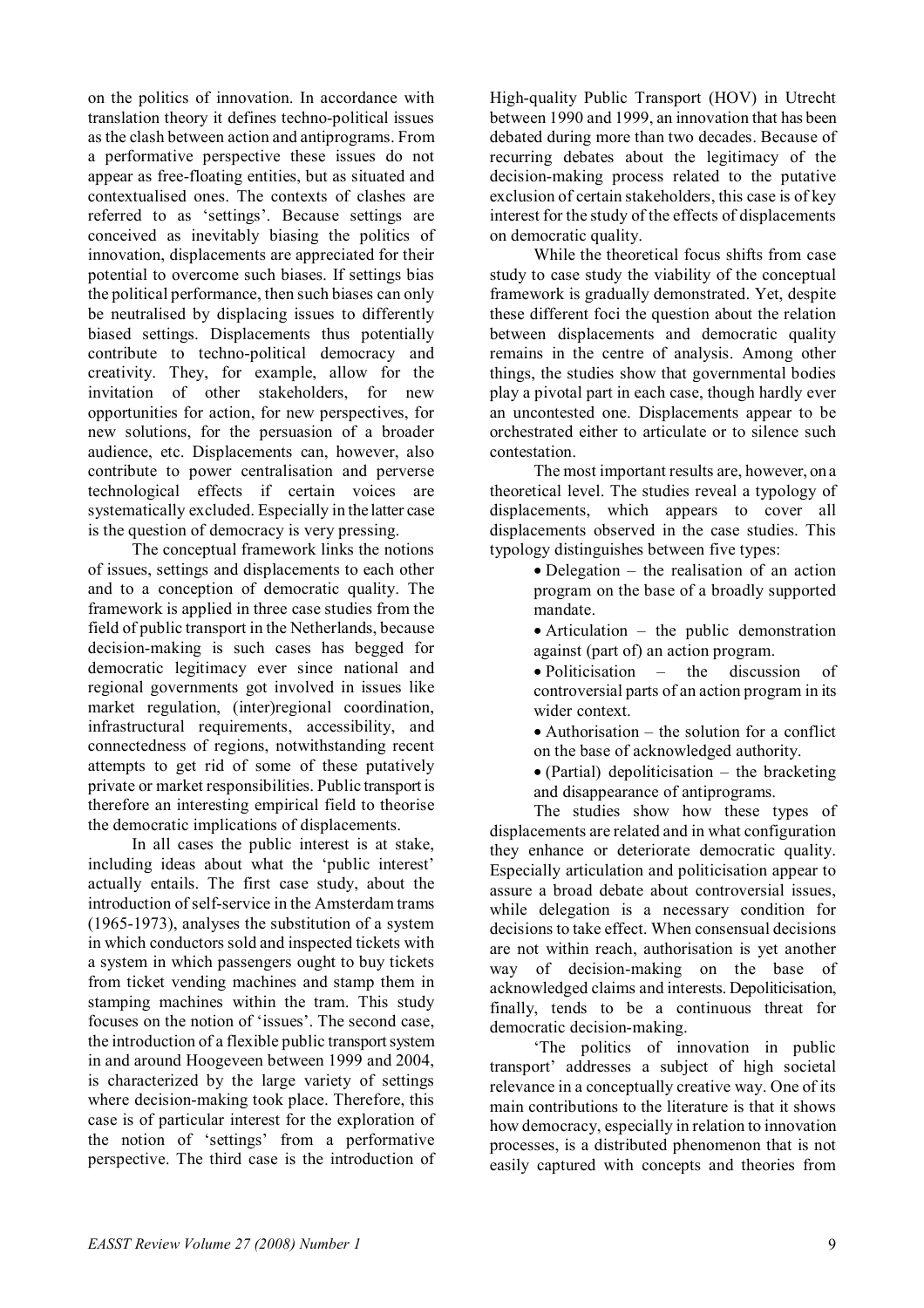classical political theory. But it also has a compelling normative appeal: if stakeholders are not able to negotiate more democratic procedures for decision-making about controversial issues, they can at least engage in their displacements.

To discuss this article go to http://www1.svt.ntnu.no/forum/easst/viewtopic.php  $?t = 34$ 

### Spam Filters!! by Christine Hine

Spam filters are doing a lot of unseen work on our behalf, weeding out those unwanted emails that offer to make us rich and desirable beyond our wildest dreams. Unfortunately they also filter out a lot of good stuff, because of something suspicious about the address it comes from or the content it contains. It may be that for some of you messages from EASST secretariat are being screened out without you ever knowing about them. If you haven't had emails from us recently, such as the call for papers for the Rotterdam conference, your spam filter may be screening us out on your behalf.

PLEASE take a few moments to instruct your spam filter that emails from **admin@easst.net** are to be accepted. We really need this way of communicating with you.

There's a research project begging to be done on the contradictory perceptions we have of email as a fast, efficient, flaky, unreliable form of communication, not to mention the level of trust we're putting in the various technologies that mediate it for us. For the time being, we'd be grateful if you would suspend your trust in email for a moment and check that it is working for you.

Thank you

Christine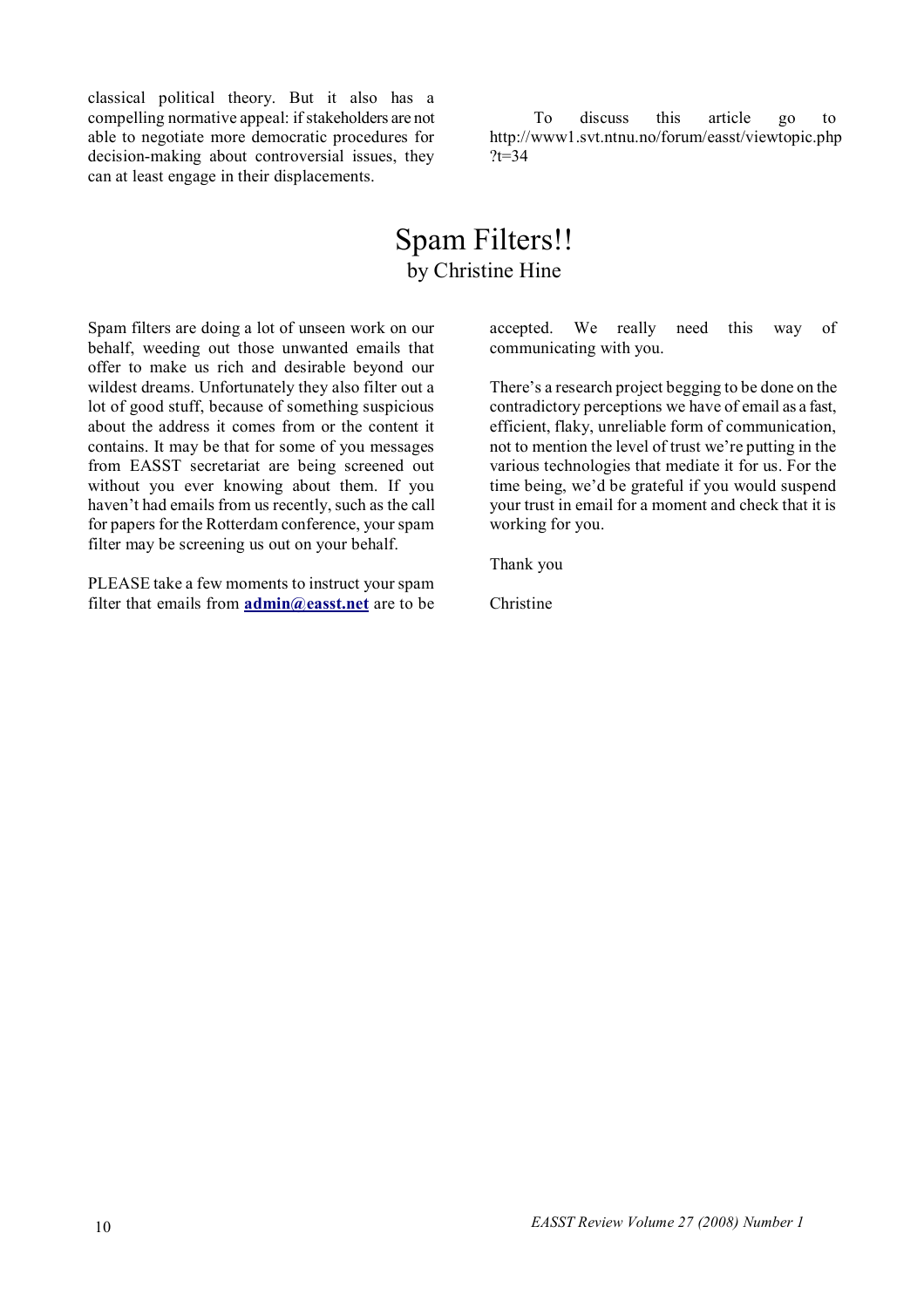## Conferences and Calls for Papers

**STSItalia**, the Italian Society of Science and Technology Studies, is holding its 2nd General Conference in **Genoa, Italy**, on **19-21 June 2008**. Entitled Capturing Proteus: Technoscience and Knowledge Society in Europe, the conference is named after Proteus, the Greek god able of a thousand metamorphoses, so to escape from those waiting for his prophecy. Technoscience in contemporary society is like Proteus: it saturates the whole social reality, being at the same time invisible, undistinguishable, impossible to capture. Technoscientific products are not confined to laboratories anymore, but they enter our bodies, workplaces, the way we communicate and we inhabit our spare time.

Science and technology have become a unique device, deeply integrated into the economic system of production, and all those elements – basic research, applied research, development, technological innovation – separately framed within a linear system of analysis, are now inextricably intertwined. The suggestion is to look at the so called 'knowledge society' focusing on its technoscientific processes and devices, from the viewpoint of different disciplinary perspectives and aspects of the phenomenon as a standpoint. Academics, researchers and practitioners interested in exploring links between technoscience and knowledge society are kindly invited to send abstracts of no more than 800 words to conveners of one of the thematic sessions **by 31st of March 2008**. For further information, please see www.stsitalia.org.

**The Society for the Social History of Medicine** has issued its final call for papers for its Annual Conference, **Glasgow, 3-5 September 2008**. The **deadline for abstracts is 31 March 2008**. The broad theme of the SSHM2008 event is the value of historical perspectives on issues relating to society, medicine, health and healthcare. As such we encourage papers from all periods and places to encourage a wide-ranging and inclusive meeting that reflects the diversity of the history of medicine subject area. We expect to host over 100 papers in over 3 days of associated events and hope you will join us in Scotland. The event will be jointly hosted by the Centre for the Social History of Health and Healthcare Glasgow and the Centre for the History of Medicine. The former is a research collaboration between the University of Strathclyde and Glasgow Caledonian University and the latter is a research

centre at Glasgow University. Send abstract to lmarshall@arts.gla.ac.uk. For more information, see www.sshm.org.

**The Department of Science & Technology Studies, Cornell University** is pleased to announce the international conference: Places of Knowledge: Relocating Science, Technology and Medicine, to take place at Cornell University*,* **Ithaca, New York, on October 3-5, 2008**. In recent years, a number of scholars working under the broad rubric of Science & Technology Studies have sought to move beyond the field's traditional focus on scientific practice carried out by credentialed experts in labs and clinics in the industrialized world. This conference invites papers including, but not limited to, the anthropology, history, and sociology of science, technology and/or medicine to consolidate and extend this work. We seek to put in dialogue analyses addressing technoscience in colonial and postcolonial contexts with work on artisanal knowledge, citizen science, and other forms of knowledge and sites of practice. We request papers that examine these places, the types of material and knowledge produced within them, and the sorts of communities and institutions that facilitate the means of knowledge production. Themes will include the nature of skills and practices in colonial and postcolonial contexts, methods of professionalization, and the production of traditional and modern places of knowledge as well as the discourse between them. We invite, in addition, papers concerned with questions of method: are there epistemological assumptions constitutive of the disciplines that have traditionally made up STS that have undermined (and/or continue to undermine) a project that aims to relocate the study of science, technology, and medicine? If you are interesting in taking part, please send your title and abstract to the Organizing Committee, Places of Knowledge, Dept S&TS, Rockefeller Hall, Cornell University, Ithaca, NY 14853 **by March 30, 2008**. We have limited funds for travel so please mention whether you will need travel support. If you need further information please feel free to contact Trevor Pinch (tjp2@cornell.edu) or Suman Seth  $(ss536@correll.edu)$ . This conference is one of a series being co-organized with H. Otto Sibum, Office for History of Science, Uppsala University, Sweden,

(http://www.vethist.idehist.uu.se/English/index\_eng. html) and Richard Rottenburg, Max Planck Institute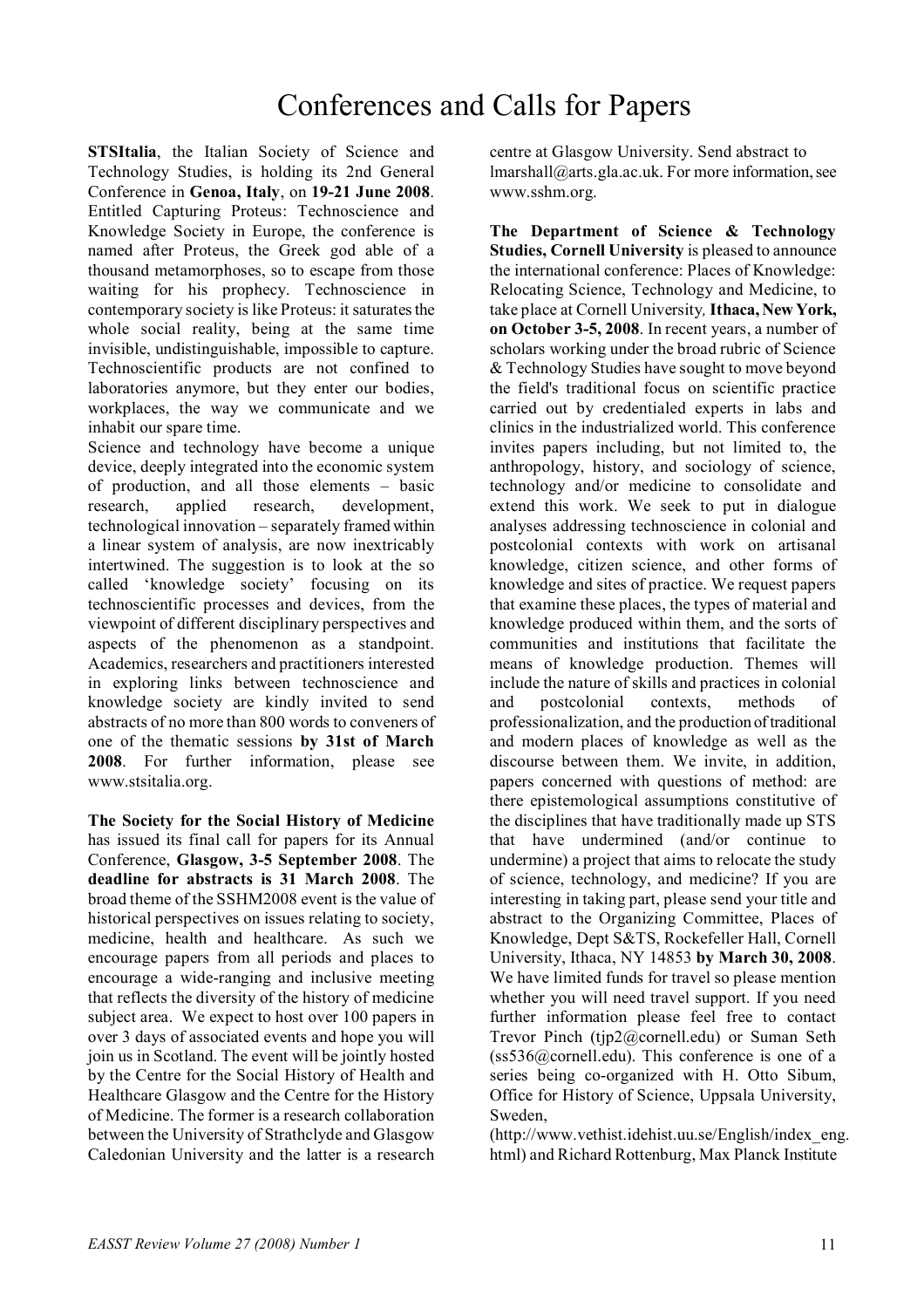for Social Anthropology (MPISA), Halle, Germany http://www.eth.mpg.de/research/mpfg1/index.html.

The **Oxford e-Research Conference 08**: This multi-disciplinary, international conference on e-Research will be held at the University of Oxford from **11-13 September 2008**. See http://www.oii.ox.ac.uk/microsites/eresearch08/. It is being organized by a consortium of research projects in association with the journal Information Communication and Society (iCS). The Oxford e-Research Conference 08 seeks to stimulate and inform multi-disciplinary research on the development, use and implications of information and communication technologies (ICTs), like the Internet, in shaping research across the disciplines. It will bring together research from key e-Research projects from around the world examining the role of the Internet, Web and the Grid in research. The conference seeks to facilitate scholarly communication and publication on this topic, and help foster a broader public understanding of the significance of this area to the sciences and humanities as well as to the public at large. Anyone with a serious interest in conducting research on the development or use of ICTs across the disciplines should attend, as well as those with questions about how new research tools might impact the range, significance and quality of research. The conference is intended to complement and extend the activities of key research projects and programmes in this area, representatives of which are among the organizing committee.

**The 3rd Annual Postgraduate Bioethics Conference** will take place on **30 June to 1 July at the School of Law, University of Manchester**. The event provides a unique forum for inter-disciplinary discussion in the field of bioethics- a field that includes many disciplines, such as law, philosophy, sociology and anthropology. No other event in the UK gives postgraduate students the same broad opportunity to discuss current issues in bioethics by drawing upon their own research, and to have their papers responded to by an acknowledged expert in the field. The **deadline for abstract submission is April 12th**. For further details, see http://www.law.manchester.ac.uk/aboutus/news/eve nts, or email BioLawConf08@manchester.ac.uk.

The workshop on **Genetics, history and public understanding: Hope, trust and troubled dreams** will be held in **Barcelona on 30-31 May 2008**. Genetics increasingly dominates medical and public thought and practice. The transformation of genetic medicine from a marginal field in the 1950's to a core activity of biomedicine is one of the most interesting developments in modern science. The rise of the new genetics with its promises and perils does affect the medical and public perception and communication around health and disease. The past decade we witness an increase and more intense focus on the genetic and biological basis for disease. How does this spill over to discussions in both medical and public spheres and what implications might be visible with regard to the expectations, trust and concerns regarding genetics and medicine? Accounting for genetic or hereditary factors in medicine is nothing new in itself. Since at least the eighteenth century scientists, doctors and patients have tried to establish links between heredity and disease. The meaning, visibility and legitimacy of these links have changed over time; from the brave new world of eugenics to medicine's 21th century holy grail. Moreover, the traffic in ideas and practices between science, medicine and the public sphere has never been one-way but always reciprocal. Most recently, doctoring healthy people on the basis of their genetic susceptibility has raised concerns of misuses of genetic information (e.a. stigmatization and discrimination) but has also created new expectations of its uses and prospective uses in medicine. This invites to questions how understandings of genetics as a technological and social project have changed over time? For information, see

http://www.eshg.org/eshg2008/index1.htm.

The sixth joint meeting of the **British Society for the History of Science, the Canadian Society for the History and Philosophy of Science, and the History of Science Society** will take place in **Oxford, UK, on 4-6 July 2008**. Previous successful meetings were in Halifax, Nova Scotia (2004), St Louis (2000), Edinburgh (1996), Toronto (1992), and

Manchester (1988). The theme of the meeting will be Connecting Disciplines. The Programme Committee seeks papers or sessions that reflect this broad theme and encourages participants to respond to the diverse meanings it has for historians of science, technology and medicine and their colleagues in the wider scholarly community.

See http://www.bshs.org.uk. Enquiries concerning this conference should be directed to 3socs2008@bshs.org.uk.

The conference, **Weather, Local Knowledge and Everyday Life**, will take place at the Museu de Astronomia e Ciencias Afins (MAST) in **Rio de**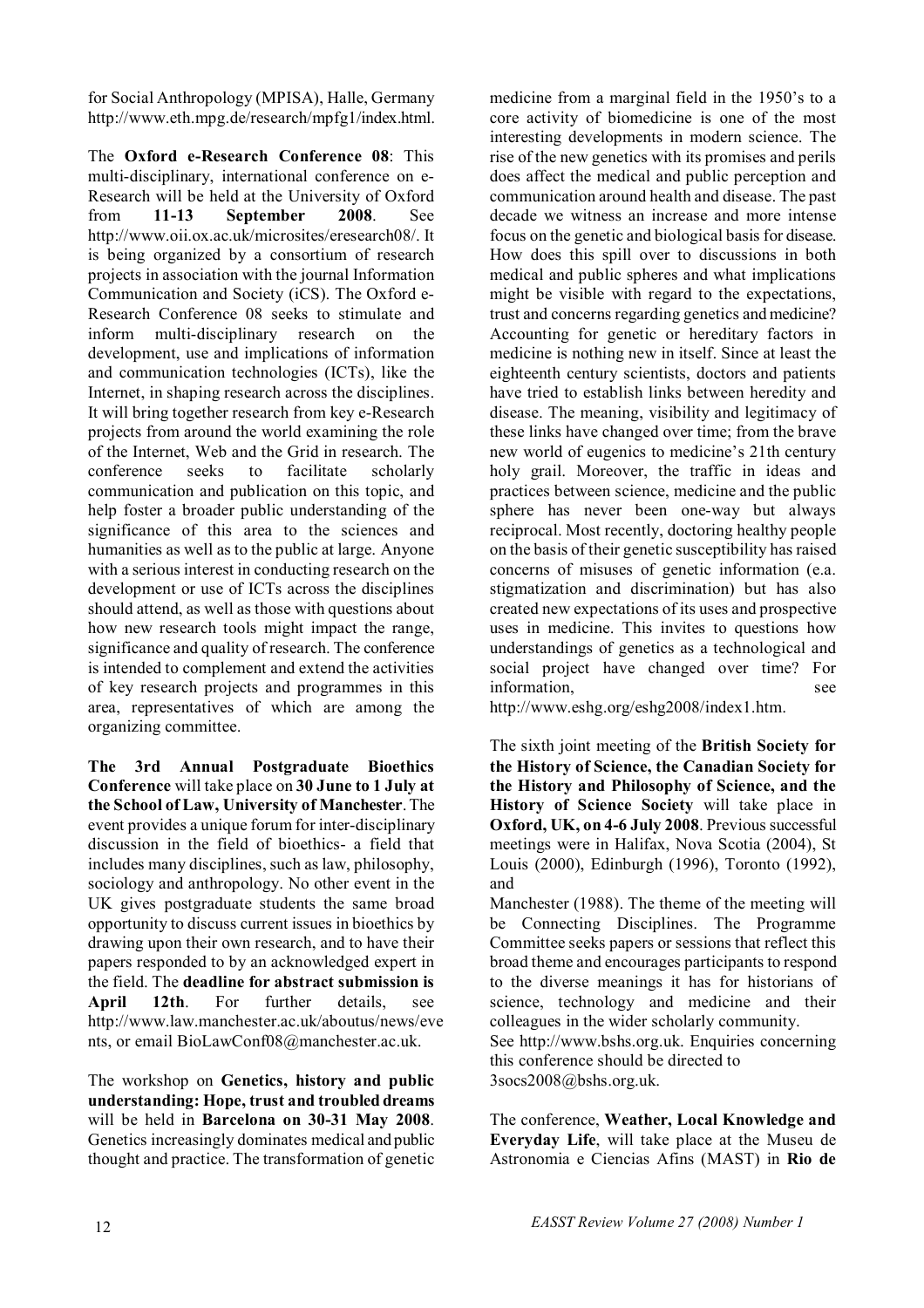**Janeiro, Brazil, on 26-30 May 2008**. See www.weatherlife.org. The conference will explore how people engage, create sciences about, ascribe meanings to and base everyday actions upon the weather, in history and today. We'd like to look the ways in which weather really matters in different places at different times to different people and how various disciplines conceptualize the evolution of climatological citizenship as it manifests itself in daily routines, rituals, perceptions, reactions to and uses of the weather. We want to bring to light the fact that people worldwide engage with the weather not as individuals only, but also as members of a family, extended community, city, region, or nation and as bearers of religious, ethnic, professional and otherwise 'tribal' identities. How have people conceived of, remembered about and acted in relation to the weather? What are the ways in which the public 'takes the weather in their hands' and what is the perceived role of expert knowledge in providing the information and warnings about the day-to-day and extreme atmospheric events? How do local and indigenous forms of weather knowledge interact with globalizing discourses and representations?

A call for papers has been issued for the workshop, **States of Exception, Surveillance and Population Management: The Case of Israel/Palestine**. The workshop is held under the auspices of the project, The New Transparency: Surveillance and Social Sorting, funded by the Social Science and Humanities Research Council through its Major Collaborative Research Initiative in Canada. Social science research and legal studies of surveillance in Western countries have been on the increase in the last couple of decades, in particular after the terrorist attacks of 9/11. There is, however, a dearth of comparative, empirical research that includes the Middle East. The purpose of this call for papers is to examine surveillance practices in Israel and the Occupied Palestinian Territories as a conflict zone. The case study provides an appropriate venue for examining surveillance and its associated technologies at several levels: (1) social sorting of population through discursive practices involving people counting and census construction; (2) spatial control, urban warfare, and territorial sovereignty; (3) geographic mobility; (4) use of technology in its various forms to manage people and violence in conflict situations; (5) discourses of state securitization, biopolitics, and states of exception that are deployed as means of surveillance; (6) role of the military-industrial-surveillance complex in promoting surveillance; (7) extent to which existing

privacy and other related laws protect against intrusiveness by the state, private sector, and thirdparties in the collection and dissemination of personal information; and (8) how the practice of social sorting in Israel/Palestine has influenced and in turn been influenced by global considerations related to the discourse on security and terrorism. The proposed workshop will have three main foci: one, to situate studies of surveillance and population management in the context of theorizing about security and states of exception; second, to analyze the assemblages of surveillance techniques ranging from traditional forms of face-to-face contact to the use of various types of technologies in the gathering of personal information; finally, through a political economy perspective, to analyze state securitisation and the relationship between the military-industrial complex and the production of surveillance technologies. For more information, visit http://www.queensu.ca/sociology/Surveillance. The workshop will be held **either at Queen's University in Kingston, Ontario or somewhere in the Middle East**, depending on where the majority of participants are likely to come from. Cost is a consideration here. At this stage, the workshop is **scheduled to be held from 8-9 December 2008** at Queen's University in Kingston, Ontario. Those who are interested in submitting a proposal to participate in the workshop, should send their enquiries and a 500-word abstract to Elia Zureik (zureike@queensu.ca), Yasmeen Abu-Laban (yasmeen.abu-laban@ualberta.ca), or David Lyon (lyond@queensu.ca) **by April 1, 2008**. Participants are encouraged to seek funding from their institutions. Some funds may be available for economy travel and local accommodation for those who indicate that their institutions or funding councils have turned down their request for funding.

The **Rokkan Centre, Unifob/ University of Bergen** has announced a PhD workshop on **"Disability, Illness, and Poverty: Identities on the margin and the effects of global forces (medicine, technology and culture)"**, to take place in **Bergen, Norway on 8-16 August 2008**. The course leaders are Jan- Kåre Breivik and Stuart Blume One of the aims of this workshop is to bring disability studies into the centre stage of social science developments. In order to do this we will draw upon fresh research and literature in the fields of medical anthropology/medical sociology and disability research. We will present new perspectives and new research in this field and invite interested recruits to join this PhD-workshop. By focusing on concepts such as "Globalization, Technologies, Disability,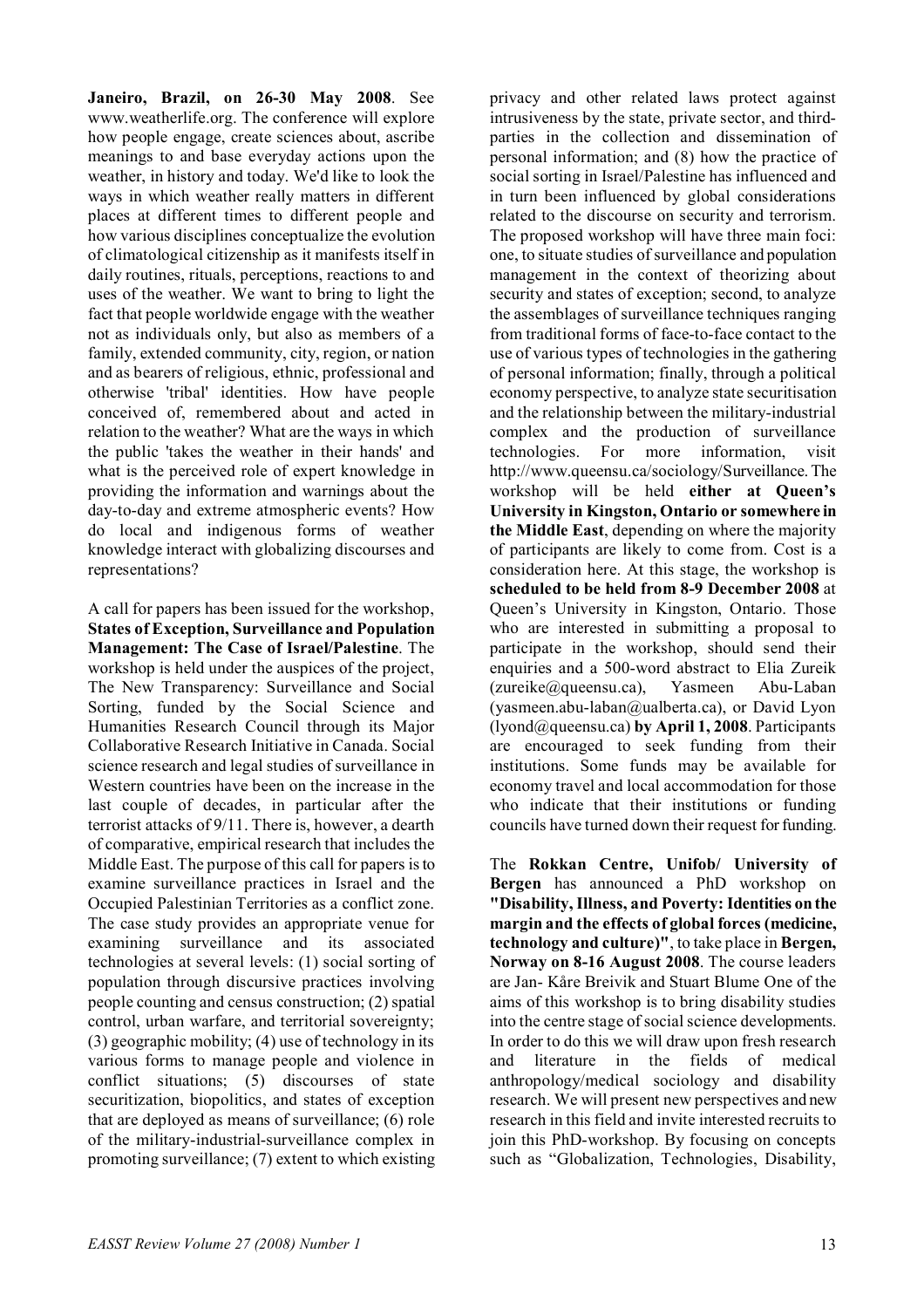Illness, Poverty, Bodies and Gender" we aim at providing a fresh and up-to-date outlook on key contemporary questions and challenges. From various theoretical perspectives (political science, social anthropology, and sociology), and through indepth analysis of empirical cases, we shall explore common questions: What is the relation between multiple individual identities, cultural diversity and political recognition of group differences? How are differences and hierarchies within groups handled? How does this affect public policy and service provision for disabled people and people with chronic illnesses? How do the new technologies and services interfere with lived experiences and personal narratives? What is the relation between poverty and illness/disability, and access/usability of services/technology? How shall we approach the new reproductive technologies, diagnostics and bioethical challenges in relation to human diversity, human suffering and disability pride issues? What are the key bioethical questions and dilemmas in the field of disability, illness, and poverty? See http://www.gdc.uib.no/content/99\_Documents/08\_C ourseDescr/BSRS\_Disability\_Illness\_and\_Poverty\_ 141207.pdf. Travel support is exclusively reserved for students affiliated to academic institutions from the global south. Please provide the required information, including reasons for applying for travel support. Once admitted into one of the courses, we will ask you to send us your travel plan and budget. When students from the south apply for a place at our course, they will also be given information on how to apply for other kinds of funding, for instance through the Norwegian Embassies in their countries. The **deadline is 15th of April**.

The **History of Science Society** will hold its **2008 Annual Meeting** in **Pittsburgh, PA** in the Omni William Penn hotel (site of the 1999 annual meeting), **6-9 November 2008**. See http://www.hssonline.org/meeting/2008HSSCFPPitt .html. Proposals for sessions, contributed papers, and, for the first time, posters, must be submitted by 1 April 2008 to the History of Science Society's Executive Office. Papers that are part of a session are **due no later than 8 April 2008**. Poster proposals must describe the visual material that will make up the poster. The HSS is also exploring the possibility of pre-circulated papers. Please contact the program chairs to discuss this. Electronic submissions are strongly encouraged (forms at bottom of page). Submissions on all topics are requested. All proposals must be submitted on the HSS Web site (http://www.hssonline.org) or on the

annual meeting proposal forms that are available from the HSS Executive Office. HSS members are asked to circulate this announcement to non-HSS colleagues who may be interested in presenting a paper or poster at the Annual Meeting. You do not need to be a member to participate, but all participants must register for the meeting. Applicants are encouraged to propose sessions that include diverse participants: a mix of men and women and/or a balance of professional ranks (e.g., mixing senior scholars with junior scholars and graduate students). Strong preference will be given to panels whose presenters have different institutional affiliations. Only one proposal per person may be submitted. In order to ensure broad involvement, an individual may only appear once on the program (see the guidelines for exceptions). Prior participation at the 2006 or 2007 meetings will be taken into consideration. To submit a paper or a poster

visit http://www.hssonline.org/meeting/program/lass o/submit/paperadd.lasso. To submit a session, visit http://www.hssonline.org/meeting/program/lasso/su bmit/sessionadd.lasso.

The **Carlsberg Academy, Copenhagen**, has issued a call for papers for the conference, **Ways of knowing the field: International conference on the history of fieldwork, cartography and scientific exploration**, to take place in **Copenhagen, Denmark on 13-15 August 2008**. This conference aims to bring together leading historians from a number of disciplines to explore different ways of knowing the field as they are and have been conducted within a range of technological and scientific practices. Scholars wanting to present a 30-minute paper at this conference are invited to submit a 500-word proposal to the organizing committee **before 1 March 2008** at phis@ruc.dk. See http://www.fieldstudies.dk/107581. Since the 19th century, standards of credibility, objectivity and accountability have been defined according to ideals manifested in the carefully composed framework of the scientific laboratory. Fieldwork and cartography, on the other hand, are by definition conducted in intimate, unpredictable and unorganized interaction with particular places and with local actors that influence, shape and to some degree may even create end results. While this may have earned knowledge produced in the field a reputation for being further removed from the scientific ideal set up by the laboratory standards, fieldwork remains a crucial tool for making the world knowledgeable. Traditionally, fieldwork, field studies and field sciences have served as collective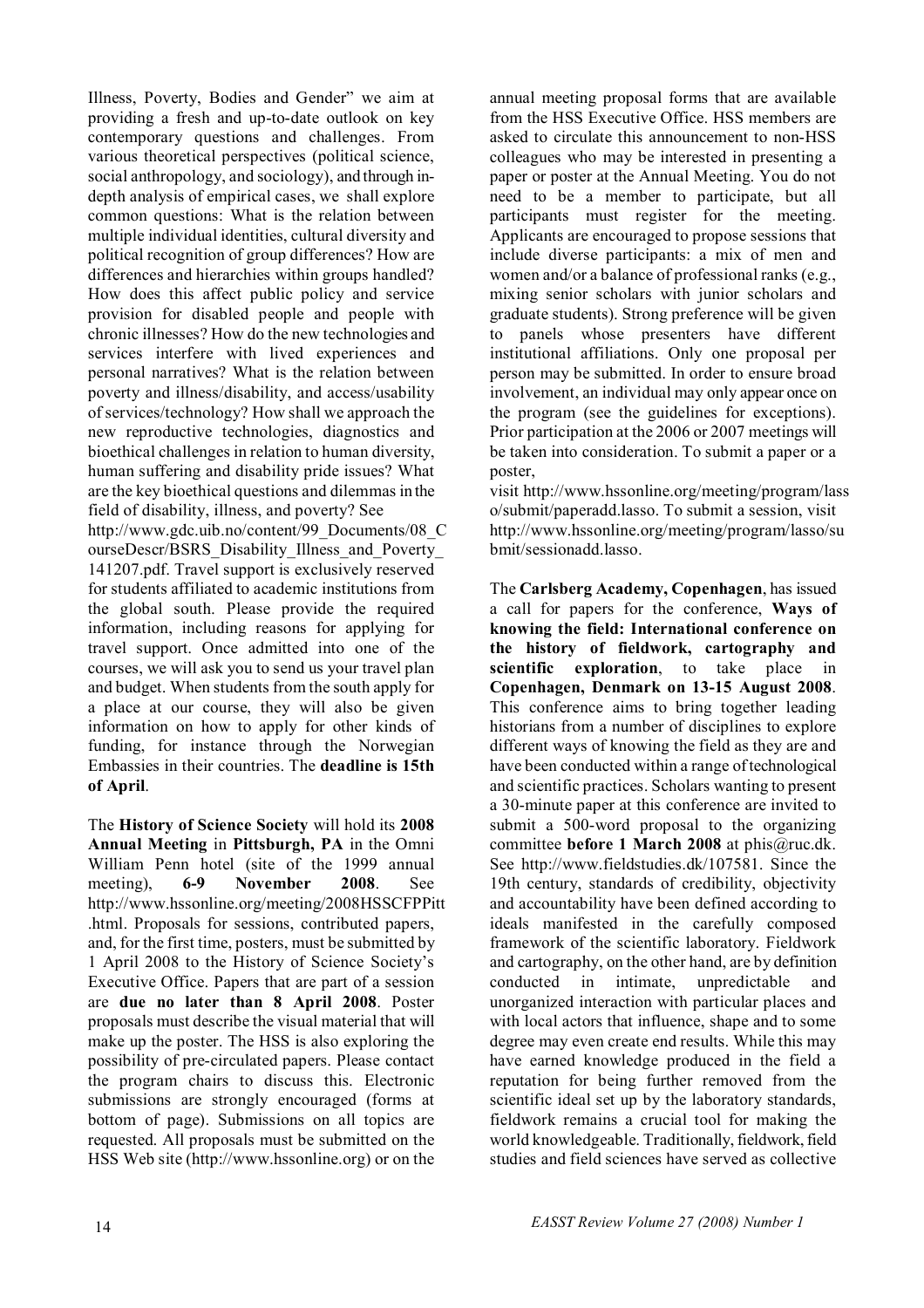designations for a host of heterogeneous of practices related to the collection and production of data, objects, maps and meaning. Measuring, counting, mapping, excavating, interviewing and experimenting – such activities have all been conducted 'in the field' in order to provide information and material thus transformed into objects for technological or scientific processing elsewhere. Historically, the botanical, zoological, geological, geographic and political sciences along with cartography were among the first areas of inquiry to go into the field in search of knowledge and discovery. A closer analysis of the cultural and historical variations of the roles of fieldwork in these as well as in other domains of knowledge will enhance our understanding of field practices, and their role in the production of meaning and knowledge about the world. The conference is organized by the Danish Network for the History and Sociology of Scientific Fieldwork and Expeditions, www.fieldstudies.dk, and The Danish Research School in Philosophy, History of Ideas and History of Science, www.phis.ruc.dk.

The conference, entitled The politics of knowing: research, institutions and gender

in the making, has issued a call for papers. It is organized by the **KNOWING (Knowledge, Gender and Institutions: an East-West Comparative Study)** and will be held in **Prague, Czech Republic on 27 and 28 November 2008**. The **deadline for submission is 30 April 2008**. Science today, perhaps more than ever, is the site of multiple negotiations. Market values increasingly drive scientific research and higher education yet the traditional emphasis upon rational knowledge remains. The range of actors with a claim to 'have a say' in science has also grown to include a range of voices beyond academe, from industry and the public. These new actors may play different roles in different contexts and geopolitical spaces. All these processes also have a gender dimension – from recruitment and retention of students and employees, to work-life balance and the gendering of knowledge production processes and practices. The conference will showcase research on these issues from (social) science and technology studies, and feminist and post-colonial studies under the framework of the project Knowledge, Institutions and Gender: an East-West Comparative Study (KNOWING, Framework Programme 6, www.knowing.soc.cas.cz). The contact person is Marcela Linkova, marcela.linkova@soc.cas.cz.

#### **The Society for the Social History of Medicine**

will hold its **2008 Annual Conference on History and the Healthy Population** in **Glascow on 3-5 September 2008**. It is jointly organised by the Centre for the Social History of Health and Healthcare Glasgow, a research collaboration between Glasgow Caledonian University and the University of Strathclyde (www.gcal.ac.uk/historyofhealth and the Centre for the History of Medicine at the University of Glasgow (www.arts.gla.ac.uk/History/Medicine/). The conference will embrace all historical perspectives on the broad issue of how health has been defined and by whom. It will also consider the reasons that the various agencies involved in healthcare, including patients and communities, have adopted their approaches and strategies. The event is framed by reference to the generation of historians influenced by the idea that issues of health and healthcare are entangled in the projects of government, and seeks to engage with and critique 'governmentality' as a tool of analysis in the history of medicine. The conference encourages papers from all periods and places in seeking a wide-ranging and inclusive set of discussions. **Deadline for abstracts: 31 March 2008**. To submit a title and abstract of no more than 300 words please contact Lydia Marshall, lmarshall@arts.gla.ac.uk. The Society for the Social History of Medicine (SSHM) has pioneered interdisciplinary approaches to the history of health, welfare, medical science and practice. Consequently, its membership consists of those interested in a variety of disciplines, including history, public health, demography, anthropology, sociology, social administration and health economics. See http://www.sshm.org.

The **RGS-IBG Annual International Conference** (**London, 27-29 August 2008**) has a theme on **Indigenous knowledges: Hidden histories of geographical field science and exploration**. 'Indigenous' or 'non-western' knowledges have been incorporated into the work of geographers for many years. It is well established that despite the myth of the heroic explorer acting independently of local knowledge and circumstances, information gathered from and by indigenous peoples shaped the travels of explorers in Africa and elsewhere, and continues to inform the work of geographers today. However, in contrast to historians of anthropology and of science, geographers have thus far paid surprisingly little attention to the role of indigenous peoples and indigenous knowledges in the history of the discipline (notable exceptions including Bravo, 1999, 2000). Whilst we have emphasised the role of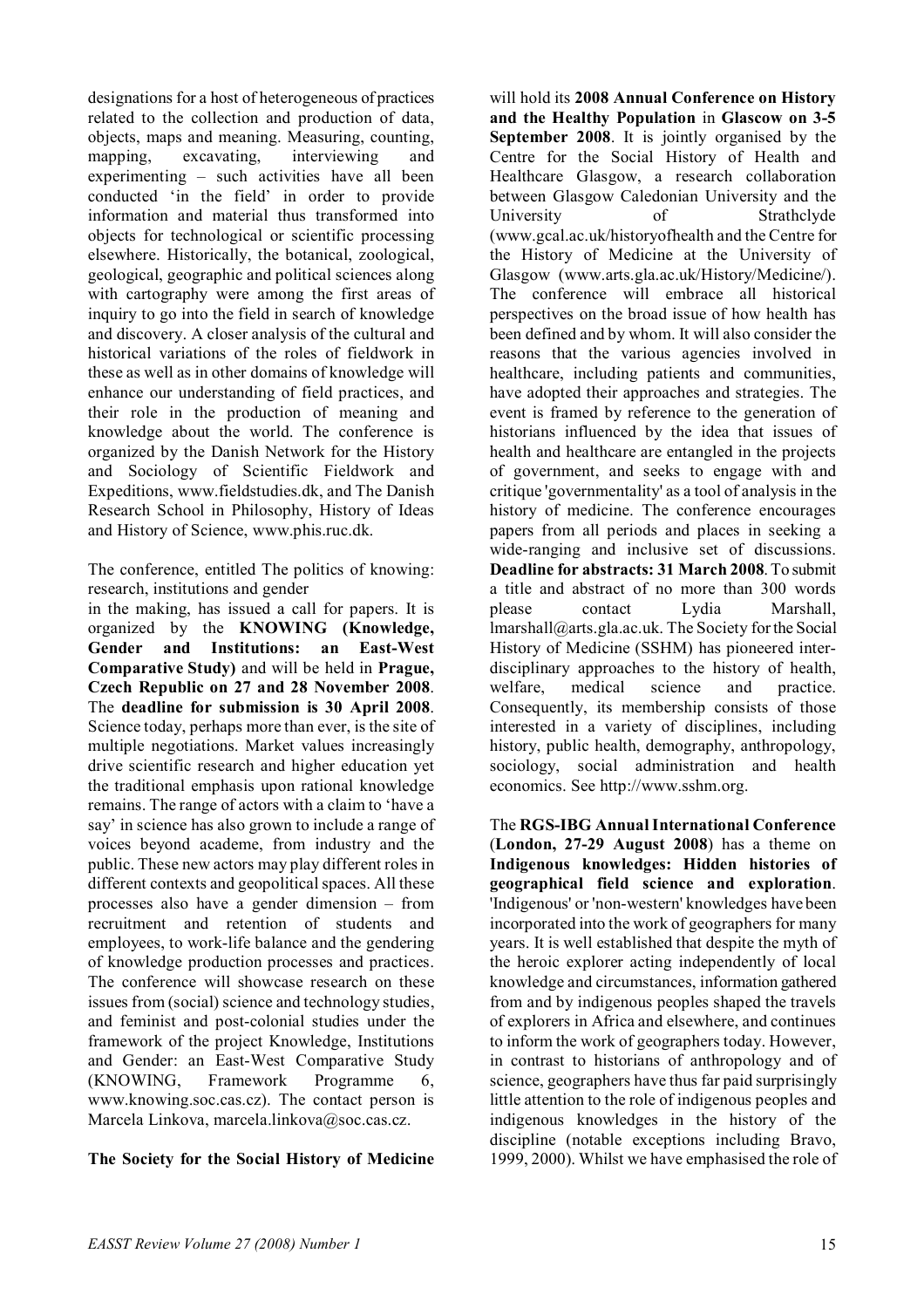exploration within the history of geography in the above call, we would also be interested in hearing from researchers whose work could add to the discussion of these themes from other relevant perspectives. Methodological and theoretical agendas in relation to considerations of 'indigenous' or 'non western' knowledge; Practices of collecting & constructing the 'non-western' or 'indigenous' knowledges; The marginalisation and erasure of 'indigenous' / 'non-western' presence and contribution in narratives of scientific exploration; The hidden or subaltern histories of exploration and its attendant geographical endeavours; Colonial and other sources (manuscripts, journals, maps, photographs, paintings and objects), as a means to investigate 'indigenous' / 'non-western' agency; 'Indigenous'/ 'non-western' counter-narratives to narratives of colonial science; The ways in which forms of 'indigenous'/'non-western' knowledge have been viewed and used by explorers or other geographers; The role of 'non-western' or 'indigenous' guides, field assistants, porters, interpreters etc. and questions of testimony and trust; The mediation and reception of 'non-western' or 'indigenous' knowledges as part of the production of geographical science; Cross-cultural encounters, non-encounters and exchange and how they shaped exploration and its attendant geographical endeavours; Examples of 'indigenous'/'non-western' resistance and its effects on exploration and science in the field. For further details of the conference please see RGS-IBG website: www.rgs.org/AC2008.

The **RGS-IBG Annual International Conference** (**London, 27-29 August 2008**) has a theme on **(Re)Thinking Expertise: Spaces of Production, Performance and the Politics of Representation**. What does it mean to "be" an expert? Although social constructionism has identified similarities between science and other social practices, recently a controversial call for a "Third Wave" of science studies (Collins & Evans, 2002) has drawn attention to the problem of Extension – the infinite regress encountered when looking for techno-scientific advice if we can no-longer tell the difference between expert and lay-knowledge. Expertise has previously been understood to be the unyielding pursuit of authoritative knowledge that is honed through practice and enforced by political and academic institutions. In this sense, the professional identities presented to the outside world are carefully crafted so as to conform and exhibit ideological norms not dissimilar to Merton's ideals. Such readings, however, arguably present an overly romantic, simplistic, and homogenous rendering of experts and their expertise. What is needed is examination of how experts' identities are constructed (when and by whom), how they are negotiated between actors and institutions, the historical context in which they are played out, and ultimately how they function (or don't) instrumentally to serve or suppress certain realities. Expertise is arguably played out more visibly today than ever before, particularly with reference to the environment. Floods, hurricanes, infectious animal diseases, and a myriad of other concerns are captured graphically and broadcasted nightly into homes across the world. Each event and the subsequent response depicts the experts involved as either heroes or villains of these dramatised pieces – in both cases thrust into the limelight as representatives of their respective fields. Geographers are uniquely positioned to comment on this. They can provide theoretical depth and empirical evidence to shed light on the way expert identities are shaped, the role they serve, the impact on the democratization of knowledge, and the barriers they present to tackling environmental problems. We therefore invite papers addressing (though not limited to) the following questions: Who constructs the image of environmental experts? How / where are these constructions enacted (i.e. technological, sociocultural, artefacts, etc.)? Can representations be negotiated? If so, what role have academics played in shaping past perceptions and might hope to play in the future? What agency do these representations have? What is the effect of these representations? Do they ever coincide or clash with the needs, understandings and views of actors (public, political, etc.)? Where are they successful and unsuccessful? Do the representations come to in turn alter the landscape and shape an environment which conforms to the possible misguided representation itself? Does this lead to a snowballing of representations and hence crisis where 'reality' breaks?

The **Unit for Science, Technology and Innovation Studies (TaSTI)**, University of Tampere, Finland is organizing the 1**3th Nordic Workshop on Bibliometrics and Research Polic**y, to take place in **Tampere on 11-12 September 2008**. A Call for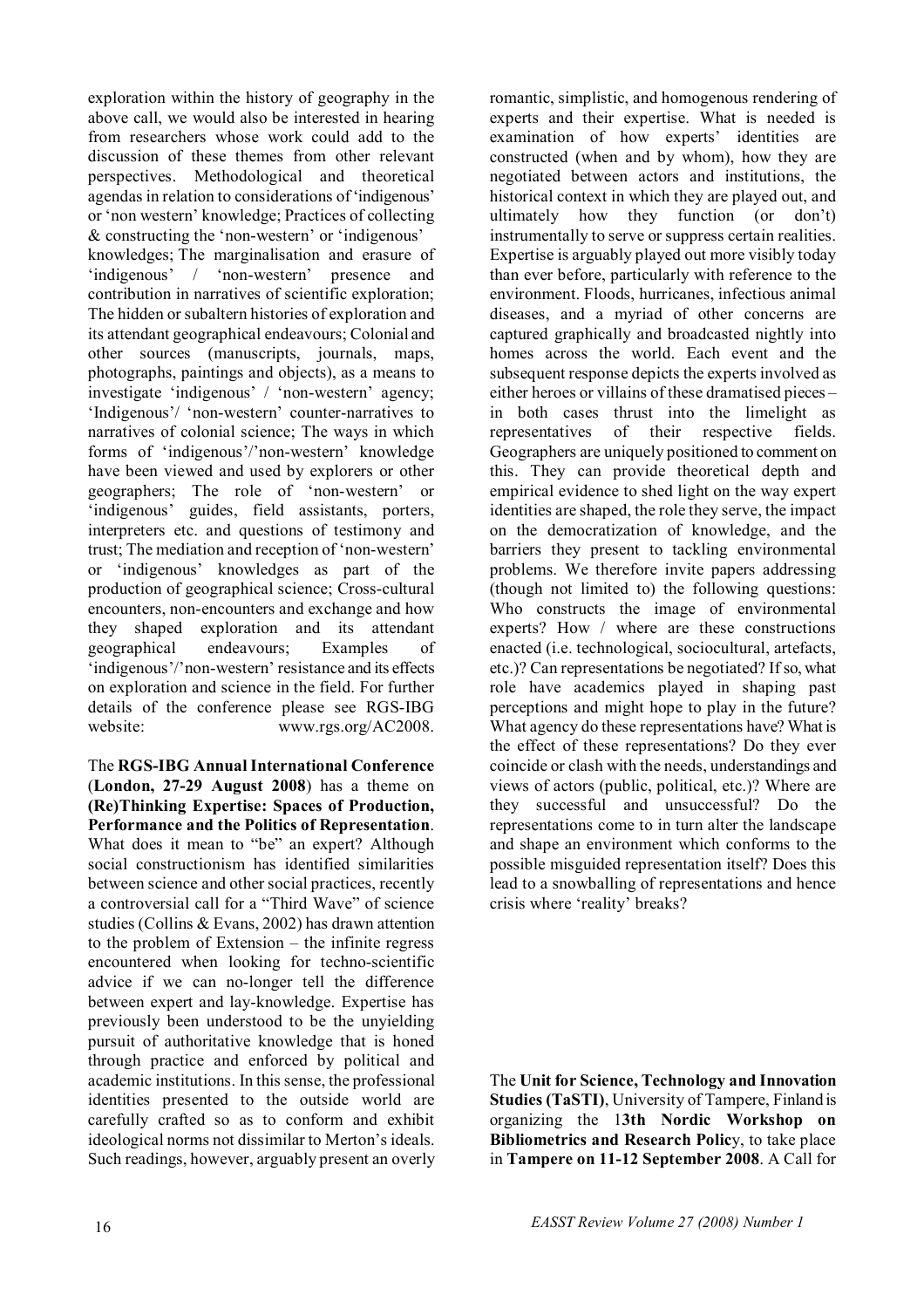Presentations has been issued, with a deadline of the August 4th, 2008. The general idea of the workshop is to present recent bibliometric research in the Nordic countries and to create better linkages between bibliometric research groups and their PhD students. The workshop language is English and the workshop is open to participants from any nation. The workshop is also open to participants without a presentation. **Final date for registrations is August 11th, 2008**. There are no fees for participating in the workshop. Travel and accommodation have to be arranged and sponsored by the participants themselves. Further questions can be addressed to workshop coordinators: Hanna-Mari Pasanen  $(hanna-mari.pasanen@uta.fi)$  and Laura Vahtola  $(laura, vahtola@uta.fi)$ . See also http://www.uta.fi/conference/nwb2008/.

**The 9th EMBL/EMBO Science & Society conference** on **Systems and Synthetic Biology - Scientific and Social Implications** will take place on **7-8 November 2008** at the European Molecular Biology Laboratory in **Heidelberg, Germany.**

Systems and synthetic biology are emerging interrelated frontiers in early 21st century biology. While these new fields have generated much attention both within and outside the world of science, time now seems ripe for a concerted effort towards clarification of their scientific scope and relevance to society. This calls for an organized effort in collective thinking, among scientists and nonscientists alike, about the significance of work being done in systems/synthetic biology, the environment within which that work is being done, and the nature of any specific problem that may arise. It is our conviction that potential benefits, as well as societal, ethical and safety concerns, of systems/synthetic biology should be addressed from the start, so that these new fields of science can further develop in an environment of public trust. For more information about this conference, and a list of invited participants, please check: http://www.embl.org/sciencesociety/conference200 8.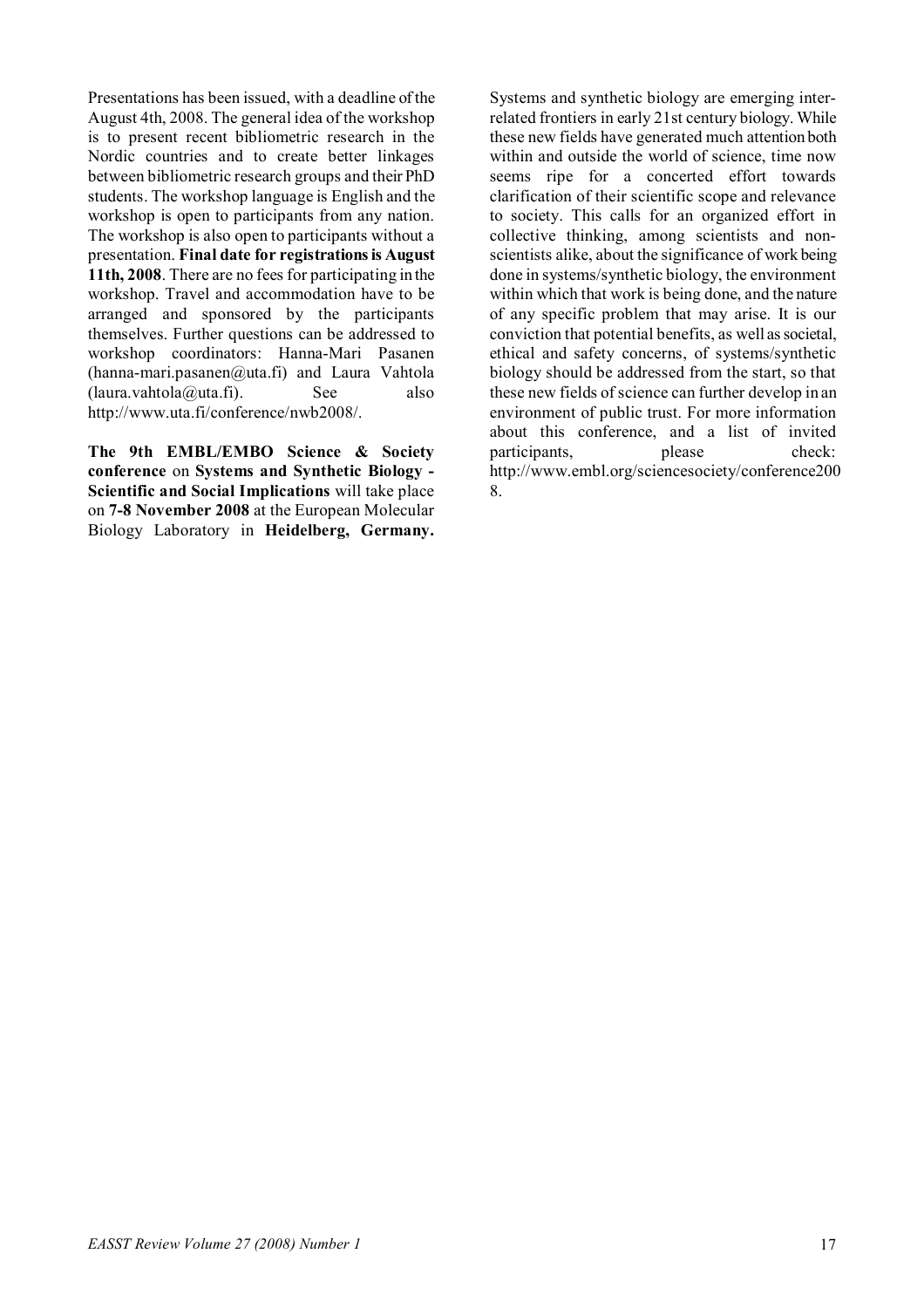# Opportunities Available

Invitations are invited for applications to the **first interdisciplinary 'NeuroSchool'** of the **European Neuroscience and Society Network**, a five-year programme involving leading neuroscientists and social scientists from eleven European countries in collaborative research and debate. The aim of the

school is to foster learning in an interdisciplinary symmetrical environment. It is intended for graduate students and post-doctoral fellows engaged in neuroscience research or in historical or social studies of neuroscience. The topic of this year's NeuroSchool is behavioural genetics. Together, we will critically assess the current methodologies of experimentation in this branch of research and will discuss its implications in the context of contemporary society. Lectures will cover the history of behavioural genetics, the latest scientific evidence in the field, as well as the history and sociology of psychotropic drugs. Tutors and lecturers include Cornelius Gross (EMBL), Klaus-Peter Lesch (University of Wuerzburg), Nikolas Rose (BIOS, London School of Economics) and Ilina Singh (BIOS, LSE). There will be ample opportunities for cross-exchange of data and insights and to think creatively about innovative avenues in the field and fruitful inter-disciplinary collaborations. The course will consist of a balanced mixture of theoretical and hands-on practical modules offered by a small core of senior experts and will be designed to ensure maximum dialogue across disciplines. This will be a rare opportunity to engage in detailed interdisciplinary dialogue and research over an extended period. Participants will also present their own research. We invite applications from highly motivated scholars in biology, neuroscience, sociology, anthropology, psychology and history/philosophy of science. Applicants will be selected on the basis of their merit, research interests and aspirations and will have all their travel and accommodation expenses covered. Please download and fill out the entry form on our website (below) and send it along with a cover letter, your CV and contact details of two referees (preferably including one research supervisor or mentor) to

g.frazzetto@lse.ac.uk. Note: Some of the practical modules will involve the demonstration or handling of animals. Individuals who are in principle against the use of animal models in research are advised not to attend. **Deadline for submission of applications is May 15th, 2008**. Successful candidates will be notified by July 15th at the latest. For more information, please see our website, www.neurosocieties.eu.

**The Max Planck Institute for the History of Science** in Berlin, Independent Research Group I, announces a **postdoctoral fellowship** for up to two years, beginning 1 September 2008. Projects from the fields of Art, Architecture, Material Culture or Economics in Chinese history (10th to 18th Century) that involve the relationship between practical and theoretical knowledge are particularly welcome. Outstanding junior scholars (Ph.D. awarded no earlier than 2003) are invited to apply. Fellowships are endowed with a monthly stipend between 1.900 and 2300  $\epsilon$  (fellows from abroad). The Max Planck Society is committed to promoting more handicapped individuals and especially encourages them to apply. Postdoctoral fellows are expected to participate in the research activities at the Institute. Candidates are requested to send a curriculum vitae, publication list, research prospectus (maximum 1000 words), a sample text, and two letters of recommendation **no later than 1 April, 2008** to: Max Planck Institute for the History of Science, Administration, PD-NWG I, Boltzmannstraße 22, 14195 Berlin, Germany.

**The Department of Philosophy at the University of Durham**, UK, seeks an applicant for a bid to the Wellcome Trust for a **5-year Research Fellow post**. After five years, the expectation is that the post will continue as a Lectureship. Please note that an appointment to this role is dependent upon the success of the application to the Wellcome Trust, and would be tenable from 1 January 2009. After the five years, the expectation is that the post would be continued as a full, non-fixed term, universityfunded lectureship in biomedical ethics. Please note that an appointment to this role is dependent upon the success of the application to the Wellcome Trust, and that the applicant selected to put forward the bid will develop, together with the department, an application to the Wellcome Trust for the **preliminary submission date of 1 June 2008**. The deadline for the full submission is 1 August, and a decision will be expected in November. Therefore, if successful the post will be tenable from 1 January 2009. The Department has a wide range of expertise in theoretical as well as applied ethics and in history and philosophy of medicine and science. It has established links to the joint Durham/Newcastle Northern Centre for the History of Medicine, to the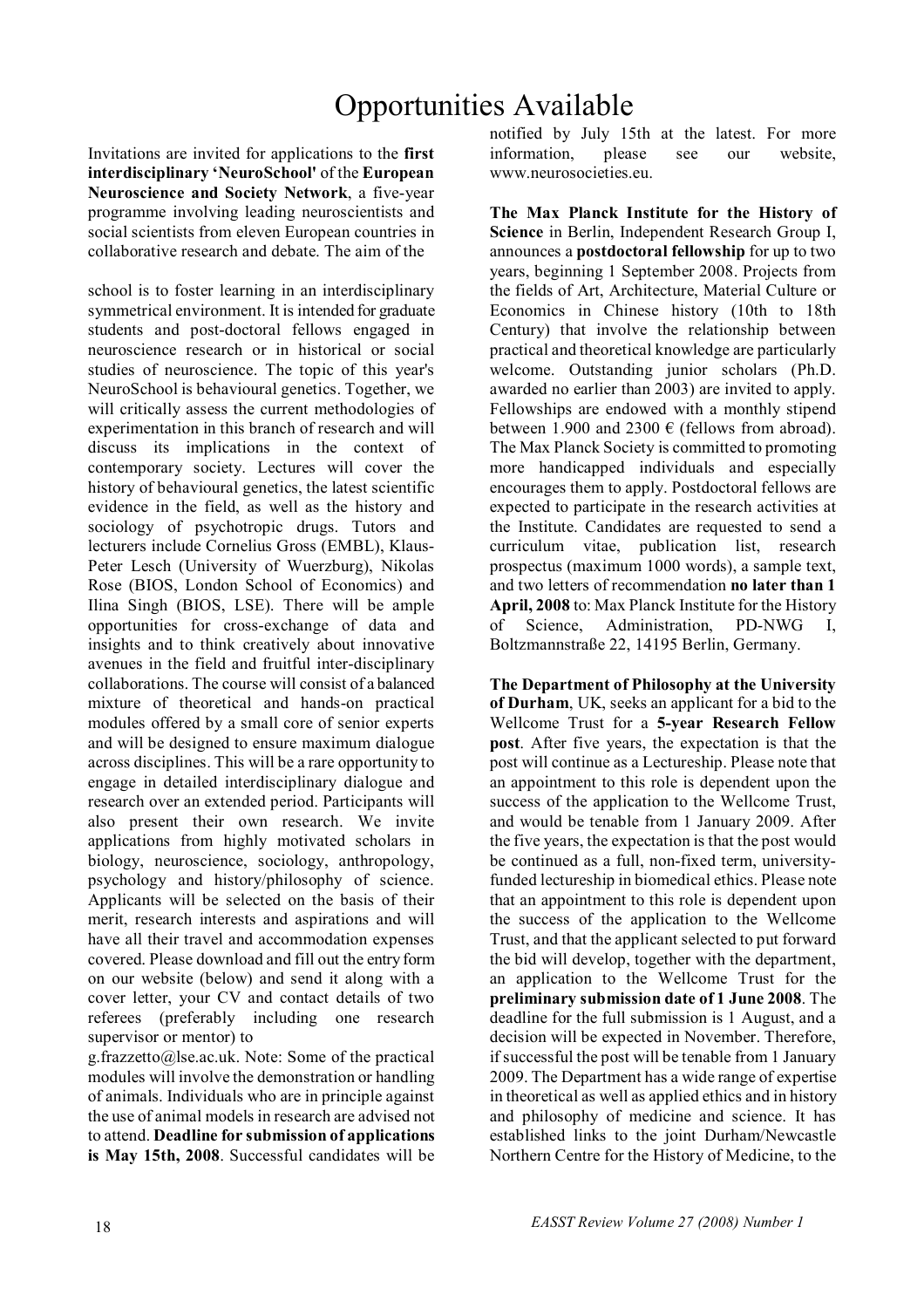interdisciplinary Centre for the History of Medicine and Disease in Durham's Wolfson Research Institute, to the medical humanities group of Durham's School of Medicine and Health, and to the Newcastle-based Policy, Ethics and Life Sciences Research Institute. Applicants must have a track record of publications in biomedical ethics and hold a PhD or equivalent doctorate. For futher information, contact Dr Matthew D Eddy, Department of Philosophy, Durham University, 50/51 Old Elvet, Durham, DH1 3HN, UK, http://www.dur.ac.uk/m.d.eddy/.

**The Wellcome Trust Centre for the History of Medicine at University College London** has announced the availability of **MA studentships in the History of Medicine**. The Centre is the world's largest research institute devoted to the study of the History of Medicine. It invites applications from prospective MA students with a good honours degree for one year commencing September 2008. The Centre anticipates being able to offer three studentships at approximately £19,500 plus the payment of home fees. Applications to study full or part time without a scholarship are also welcome. The **deadline for the application is 15 May 2008**. Interviews will be held in June. For further details, see http://tinyurl.com/3axcnb. For information and application forms, contact Adam Wilkinson (email: ucgaawi@ucl.ac.uk)

The Centre for the History of Medicine and Disease (CHMD) invites applications for a **one-year Masters studentship in the History of Medicine**. The closing date for applications is 31 March 2008. The studentship is part of the Taught Masters Programme in History and Philosophy of Science and Medicine (HPSM) of **Durham University's Department of Philosophy**, the CHMD, and the School of Medicine & Health.

It is placed within the framework of the Northern Centre for the History of Medicine, a partnership between the universities of Durham and Newcastle, and funded from a Wellcome Trust Strategic Award which had been awarded to the Northern Centre. It will be available as of October 2008. The Masters studentship cover fees at home/EU level plus c. £16,000 maintenance. The successful applicant will register for the HPSM programme offered by the Department of Philosophy and the School of Medicine & Health as of October 2008. This oneyear (two years part-time) programme combines historical and philosophical approaches to medicine and science. In particular, it provides students with a deeper understanding of historical, cultural and philosophical issues in science and medicine from Antiquity up to the present day. One of its primary aims is to show students how the humanities are relevant to a deeper understanding of past and present medical and scientific issues. The breadth of the course's methods ranges from socio-cultural models to analytical approaches. The programme provides the necessary research training that will either link into further PhD study or act as a stand alone MA; and candidates who have successfully completed the programme will be eligible to take part in the annual Wellcome Trust PhD studentship competition. Further information on the HPSM Masters Programme and the teaching staff can be found on the website at http://www.dur.ac.uk/hpsm.ma/index.html. The **closing date for applications is 31 March** 2008. For the online application for postgraduate studies at Durham please see the University website at http://www.dur.ac.uk/postgraduate/apply/.

The Division of Sociology at the new School of Humanities and Social Sciences, **Nanyang Technological University, Singapore**, is seeking qualified applicants for **a number of positions at the Professor, Associate Professor or Assistant Professor level**. Substantive fields of research are open, though we will be especially interested in candidates with research agendas directly relevant to East (including Southeast) Asia. We are currently seeking candidates in the fields of Urban Sociology, Sociology of

Education, Deviance, Crime & Law, Sociology of Migration, Environmental

Sociology and/or Sociology of Risk, Popular Culture and/or Media and

Communication. Applicants should have a PhD in hand or be able to present evidence of completion in order to take up a full-time appointment in August 2008. Interested persons should send a cover letter, CV, writing samples, and three letters of reference ASAP to:

Lawrence Wong, PhD, Chair, School of Humanities and Social Sciences (HSS), Nanyang Technological University, Singapore 639798. We welcome applicants to e-mail their materials (preferably in a single e-mail) to the following address: **dhss@ntu.edu.sg**. An application form (in docformat) and other relevant information can be accessed at a strong at a strong at a strong at a strong at a strong at a strong at a strong at a strong at a strong at a strong at a strong at a strong at a strong at a strong at a strong at a strong at a strong at a stro http://www.ntu.edu.sg/hr/Applnforms.htm. For more details, please visit NTU's website,

http://www.ntu.edu.sg and the School of Humanities & Social Sciences' webpage, http://www.ntu.edu.sg/hss/. Nanyang Technological University is one of Singapore's two comprehensive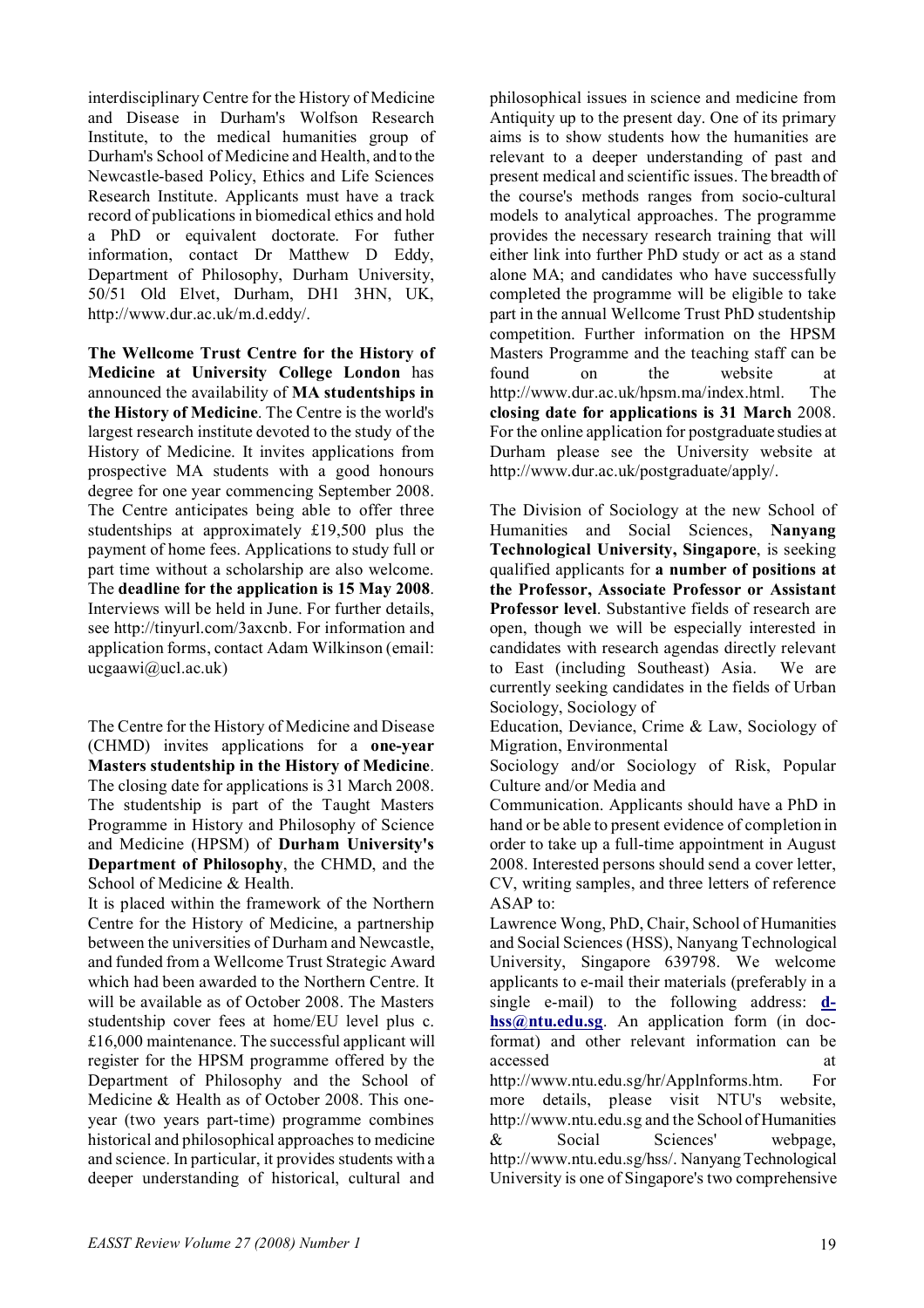universities. With an enrollment of over 25,000 students (at the undergraduate and graduate levels), NTU is expanding into new fields. The university was ranked among the top 50 universities in the world by the Times of London. Its School of Humanities and Social Sciences presently includes five divisions: Chinese (language, literature, and society), English (classical and contemporary literature, film, cultural studies), Economics, Psychology, and Sociology.

The STEPS Centre (Social, Technological and Environmental Pathways to Sustainability), funded by the ESRC, is an interdisciplinary, global research centre linking environmental sustainability and technology with poverty reduction and social justice. The Centre is a collaboration between the Institute of Development Studies (IDS) and SPRU Science and Technology Policy Research at **Sussex University**, with a network of partners in Asia, Africa and Latin America. **Four PhD studentships** linked to the Centre are available to start in October 2008, each covering three years of fees and subsistence costs together with funds for fieldwork. Applicants should be EU citizens resident in the UK for at least three years, with a Masters degree or

equivalent. We are looking for excellent, enthusiastic applicants who would like to develop their own research topic under STEPS auspices, with preference given to those that fit with or complement one of the STEPS project topics (epidemics, rethinking regulation, maize innovation, peri-urban dynamics) and locations, or more broadly, the Centre's work within the domains of food and agriculture, health and disease, or water and sanitation. For more details, see www.stepscentre.org. Those interested should submit a standard DPhil application to the University of Sussex admissions office including a 3-4 page research proposal. However, applicants should also indicate under 'other information-finance' that they are applying for an ESRC STEPS Centre Studentship. Please inform: Angela Dowman at IDS  $(a.dowman@ids.ac.uk)$  when you have sent your application. **Closing date: 18 April 2008**. To apply online or request a paper application: www.sussex.ac.uk/pgstudy/.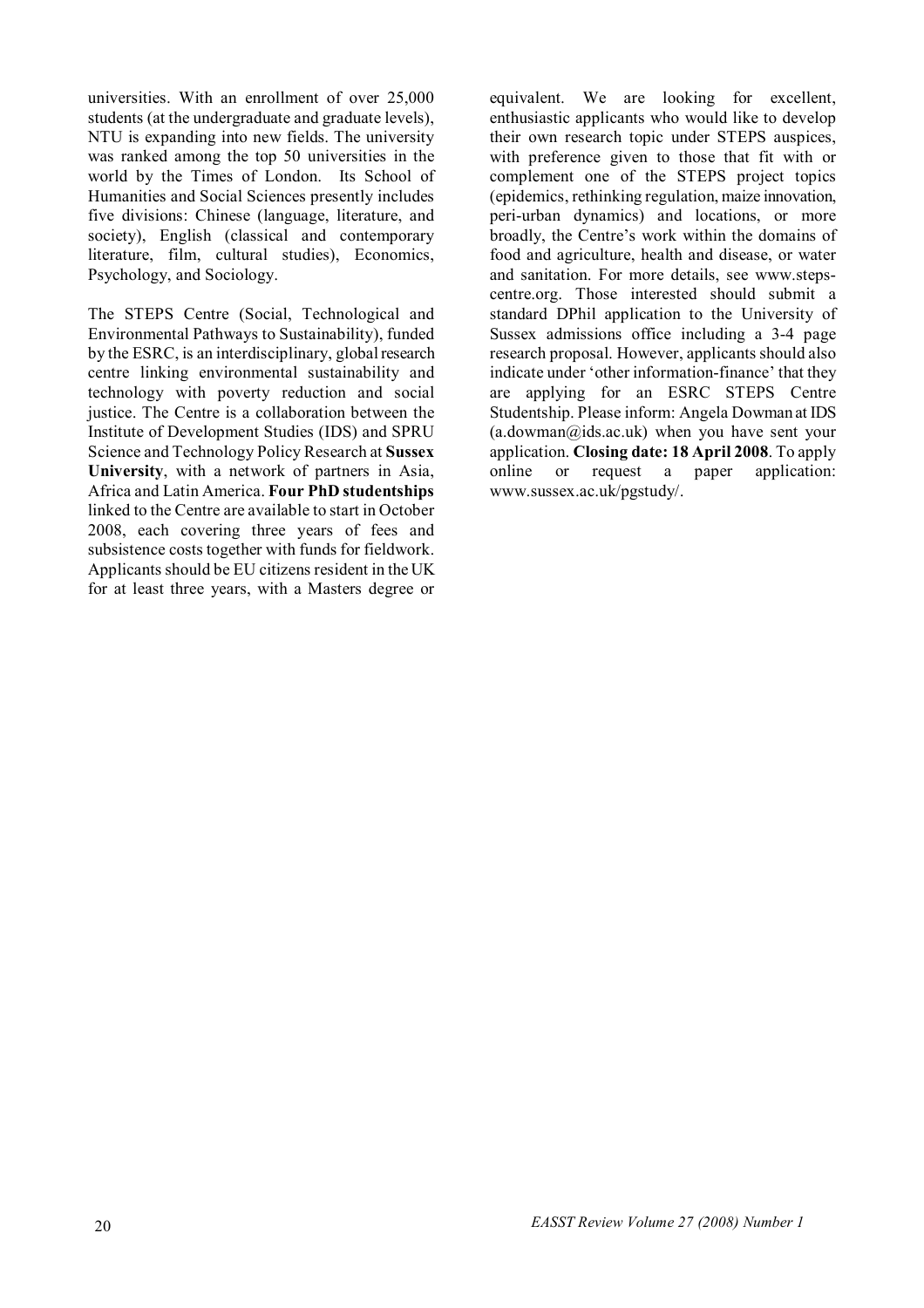## News from the Field

2009 is both the bicentennial of Charles Darwin's birth and the 150<sup>th</sup> anniversary of *The Origin of Species*. *Victorian Studies* will mark the occasion with a special issue on "Darwin and the Evolution of Victorian Studies." The study of Darwin and the relationship of his life and work to Victorian culture has become an industry. In the past twenty-five years alone we have witnessed the publication of the first fifteen volumes of the Darwin correspondence, Darwin's 1836-1844 notebooks, major Darwin biographies by Janet Browne and Adrian Desmond and James Moore, and important books by such scholars as Gillian Beer, Bert Bender, Peter Bowler, Sandra Herbert, George Levine, Ronald Numbers, Robert Richards, Rebecca Stott, and Robert Young. In recent years, the study of Darwin has begun to take new directions through examinations of Darwin's writings beyond the *Origin* and the *Journal of Researches*, investigations of Darwin's impact on previously overlooked areas (e.g., art and visual culture, psychology and the emotions), and new approaches to Darwinism's impact on Victorian attitudes to gender and courtship, race and empire, literature and publishing. The fact that Darwin's complete writings and 5,000 pieces of his correspondence have been made available in searchable online databases promises to open up Darwin scholarship even further. Where is the study of Darwin and Darwinism in Victorian culture heading? This special issue will attempt to showcase work that pursues these new approaches or offers even newer ones. I invite essays on all aspects of Darwin and Darwin studies in the Victorian period from scholars working in a range of areas, including history and history of science, literary and cultural criticism, art history, and history of the book. The deadline for submissions is July 15, 2008. Essays of not more than 8,000 words (including endnotes) should be prepared in MLA Style. Submissions and inquiries should be sent directly to the issue's guest editor: Jonathan Smith, Humanities Department, University of Michigan-Dearborn, 4901 Evergreen Road, Dearborn, MI 48128, USA, jonsmith@umich.edu.

A Special Issue of the *Journal of Information, Communication & Society* on Information and Communication Technologies and Sustainable Development has issued a call for papers. The deadline for submission: April 15, 2008, with the

tentative publication date slated for November, 2008. The objective of this special issue is to discuss current developments in the field of ICTs and Sustainable Development (SD) by providing a forum for both academic researchers and practitioners interested in broadening and deepening the understanding of the sustainability concept. In the discourse on sustainability there has been a shift from a focus on ecological issues towards the inclusion of broader societal issues. The so-called Agenda 21 (1992) in the Rio ´Earth Summit´ stated four mutually independent dimensions of sustainability: ecological, economic, social, and cultural. Such a perspective becomes especially important if one wants to formulate indicators for sustainability. How did so far, can in principle, and could in future, a more comprehensive approach like this influence the understanding of how ICTs can help foster SD? Authors are invited to submit original, unpublished work, not under consideration for publication elsewhere, with a theory, research or practice focus on the relationship of ICTs and SD. Authors may submit articles up to 7,000 words in length by sending an electronic version preferably in Word to the following address: robert.bichler@sbg.ac.at.

*Surveillance & Society*, the journal (http://www.surveillance-and-society.org), has 2 extended calls for papers for issue 20 on Medical Surveillance and issue 21 on Gender, Sexuality and Surveillance. All submissions to: smithea@queensu.ca.

The journal, *East Asian Science, Technology and Society (EASTS)* is now available. East Asian Science, Technology and Society (EASTS) is an interdisciplinary, quarterly journal based in Taiwan and co-edited by editorial boards in Taiwan, Japan, South Korea, and the West. EASTS aims to promote both 'Science, Technology and Society studies' (STS) as well as 'Science and Technology studies' (S&TS) in the growing East Asia STS community. The journal contains research and commentary on how society and culture, and the dynamics of science, technology and medicine, are mutually shaped and co-produced. EASTS will offer fresh STS perspectives, not only because the East Asian STS community shares similar cultural and colonial history, similar geological and biological composition, but also because our similar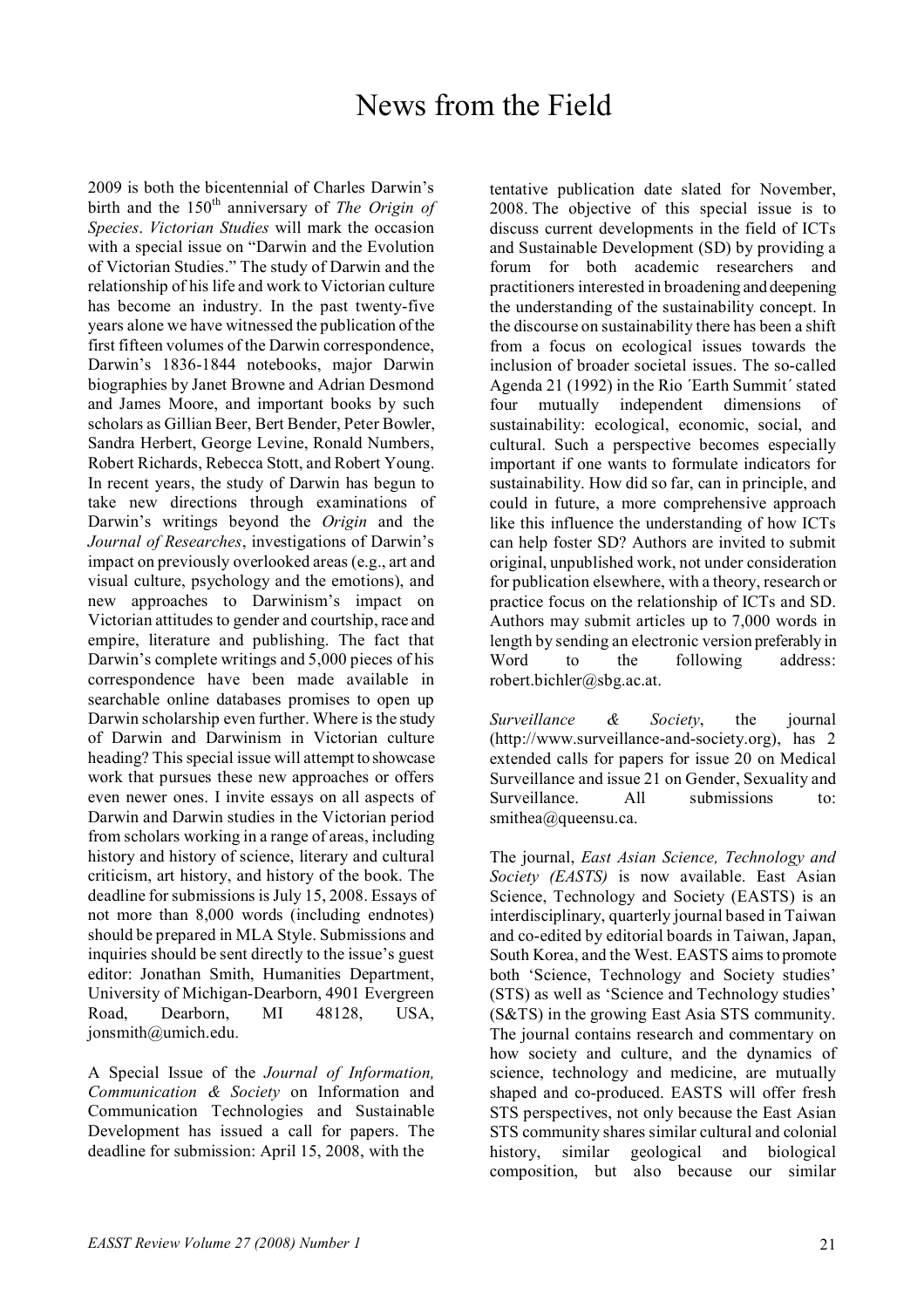socioeconomic and political positions are in contrast to the West. EASTS wishes to promote STS studies not only in East Asia but also around the world. Although there are several well-established STS journals in the English-speaking world, most are published in North America and Europe and mainly aim at academic readers in western society. EASTS on the other hand, aspires to coordinate and facilitate networks form Northeast Asian STS communities, and to promote Southeast Asian STS and even expand Asian STS studies into an internationally open and inclusive STS community. For more information, see http://sts.nthu.edu.tw/easts.

The *Virtual Museum of the History of Mineralogy* is online at http://www.mineralogy.be. The purpose of the website is to unite information on objects related to the history of mineralogy and crystallography that are distributed among museums, institutes and collectors worldwide.

A new mailing list has been created for the *Built Environment and STS, BESTS*. There are three ways to subscribe to the BESTS mailing list: 1) With a few clicks at www.jiscmail.ac.uk/bests. 2) With an email to LISTSERV@jiscmail.ac.uk, containing nothing but the following command in the email body: SUBSCRIBE BESTS forename surname. 3) With an informal email to ralf.brand@manchester.ac.uk.

The *Science Studies Search Engine* is at http://google.com/coop/cse?cx=0063699351433644 81409%3Ak8leffjphf8. This custom search engine, built on Google Co-op (http://google.com/coop/), searches across sites supporting or relevant to the scholarly field of STS/Science Studies. Available for public use without registration, S3E can also be added as to your own web page, blog, or as a "gadget" to an individual's Google homepage (for those with a Google Account). Currently, the search spans: 1) the STS Wiki; 2) the 4S website; 3) all those sites listed under the Web Resources and Professional Associations sections of the 4S website (these are dynamically updated to include any sites added to/deleted from those pages). The easiest way

to suggest sites to be added to the search domain is to submit them to the 4S website editors for inclusion in their Web Resources or Professional Associations pages, submissions@4sonline.org.

*Space & Culture*, the journal, has issued a call for papers for its issue on Care and the Art of Dwelling: Bodies, Technologies and Home. Thinking about care practices entails a reflection concerning practices of space. Heidegger's notion of 'dwelling as caring' addresses this relationship. In this vein we are interested in rethinking the concepts and practices of care in contemporary societies. This special issue focuses on new forms of spatialization in and through which care is performed, questioned and altered. Emerging forms of spatialization, we suggest, visualize care as an art of dwelling that constantly relates humans and non-humans. Care as an art of dwelling, then, enacts being-at-home by reassembling bodies, emotions, technologies and places in highly specific and complex ways. Space and Culture invites submissions of papers for a special issue devoted to an exploration of the above topic. Contributions drawing on all fields of the cultural and the social sciences, medical sociology, disability studies and STS are welcome focusing primarily (though not exclusively) on issues such as: Blurring of boundaries between home and institutional care (the institutionalization of the house and the domestication of the hospital); Dwelling with technology: Care technologies and their spatialities (telecare, telemedicine, constant care, etc); Care spaces and embodiment; Spaces of control/freedom and surveillance; Fixed and dynamic spaces of care: Mobility and immobility; Spaces of in/dependence, autonomy and vulnerability; Spaces of safety, security and risk; Emotional work and spaces of intimacy; and Feeling at home and the sense of place. Abstracts due: May 15, 2008. Manuscripts due: September 15, 2008. All information and communications concerning submissions should be addressed to: space@ntu.ac.uk Joost van Loon, Editor and Professor of Media Analysis, Institute for Cultural Analysis, Nottingham Trent University, Clifton Lane, Nottingham NG11 8NS United Kingdom